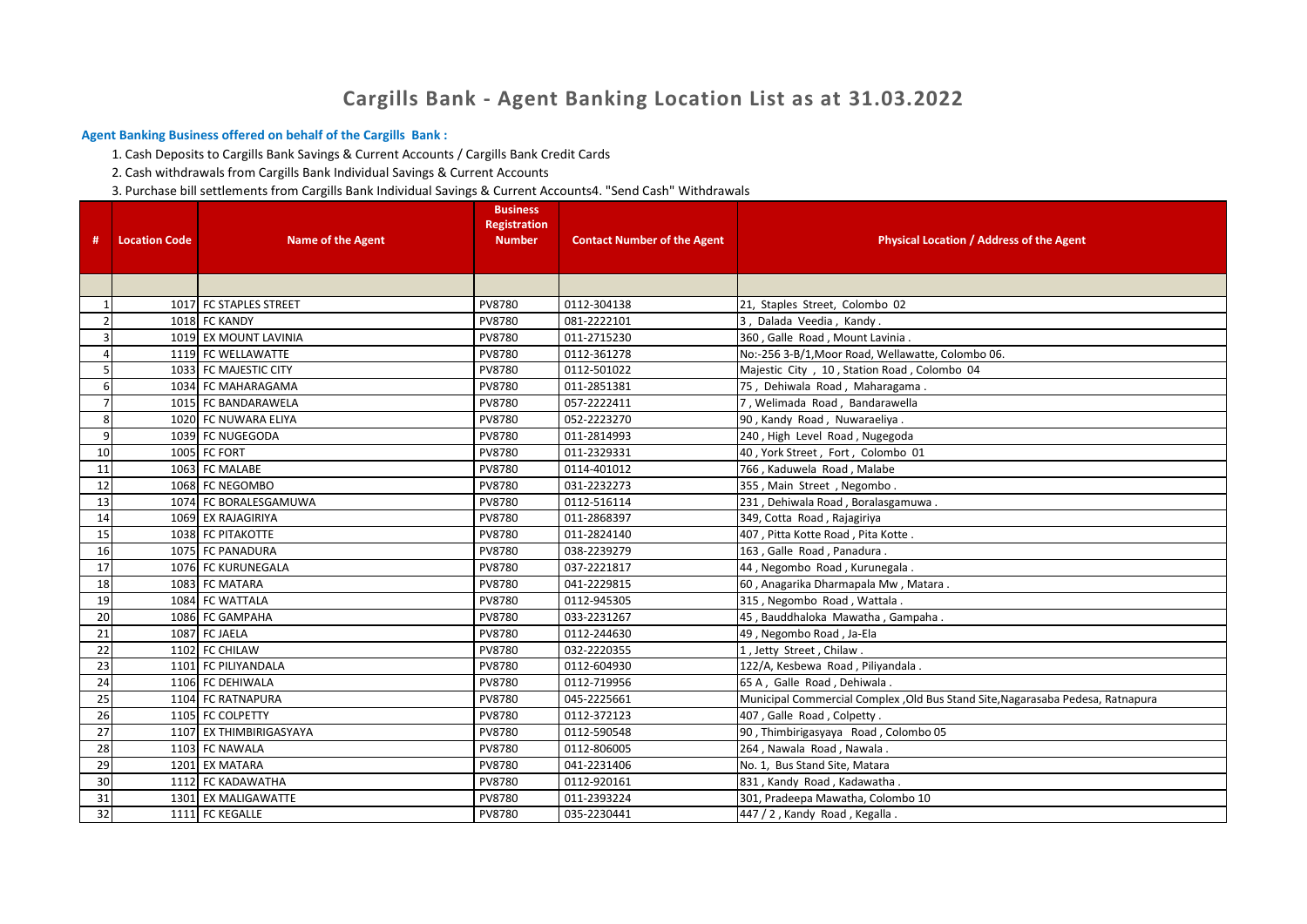| 33 | .<br>---- | FC ALUTHGAMA | PV8780 | 034-2271921 | 303, Main<br>. Aluthgama<br>Street               |
|----|-----------|--------------|--------|-------------|--------------------------------------------------|
| 34 | 1108      | C KOTAHENA   | PV8780 | 0112-399102 | 108<br>Kotahena .<br>. George R. de Silva<br>Mw. |

| 35 | 1117 FC AMBALANGODA       | PV8780 | 091-2255155   | 98 A, New Road, Ambalangoda.                       |
|----|---------------------------|--------|---------------|----------------------------------------------------|
| 36 | 1109 FC PARK ROAD         | PV8780 | 0112-555568   | 213, Park Road, Off Elvitigala Mw, Colombo 05      |
| 37 | 1115 FC BERUWELA          | PV8780 | 034-2298001   | 162, Galle Road, Beruwela.                         |
| 38 | 1113 FC KATUGASTOTA       | PV8780 | 081-2203042   | 271 A , Katugastota Road , Kandy.                  |
| 39 | 1133 FC WARAKAPOLA        | PV8780 | 035-2268729   | 97, Kandy Road, Warakapola                         |
| 40 | 1303 EX ALEXANDRA PLACE   | PV8780 | 0112-686595   | 75, C.W.W. Kannangara Mw. Colombo 7                |
| 41 | 1134 FC KARAGAMPITIYA     | PV8780 | 0112-710115   | 176, Hill Street, Karagampitiya, Dehiwala          |
| 42 | 1124 FC MATALE            | PV8780 | 066-2224710   | 99 A, King Street, Mathale                         |
| 43 | 1136 FC PELIYAGODA        | PV8780 | 0112-949221   | 304, Negombo Road, Peliyagoda                      |
| 44 | 1305 EX HAVELOCK ROAD     | PV8780 | 0112-599108   | 323, Havelock Rd. Coombo 6                         |
| 45 | 1122 FC KELANIYA          | PV8780 | 0112-905069   | 878, Kandy Road, Kelaniya                          |
| 46 | 1116 FC AVISSAWELLA       | PV8780 | 036-2232661   | 91, Ratnapura Road, Avissawella.                   |
| 47 | 1129 FC DEMATAGODA        | PV8780 | 0112-697711   | 297/7, Baseline Road, Dematagoda, Colombo 09       |
| 48 | 1121 FC GALLE             | PV8780 | 091-2233212   | 24 & 26, Gamini Mawatha, Galle.                    |
| 49 | 1132 FC HOMAGAMA          | PV8780 | 011-2891426   | 96, High Level Road, Homagama.                     |
| 50 | 1118 FC KOHUWALA          | PV8780 | 011-2852440   | 89, S.D.S. Jayasinghe Mawatha, Kohuwala, Nugegoda. |
| 51 | 1128 FC KOLONNAWA         | PV8780 | 011 2532882-3 | Urban Council Premises, Kolonnawa, Wellampitiya.   |
| 52 | 1130 FC MOUNT LAVINIA STC | PV8780 | 0112-732597   | 270, Galle Road, Mount Lavinia .S.T.C              |
| 53 | 1138 FC EMBILIPITIYA      | PV8780 | 047-2261545   | 51, Nonagama Road, Embilipitiya.                   |
| 54 | 1123 FC KOTTAWA           | PV8780 | 011-2783137   | 87, High level Road, Kottawa.                      |
| 55 | 1120 FC ANURADHAPURA      | PV8780 | 025-2226044   | 248, Main street, Anuradhapura.                    |
| 56 | 1131 FC WENNAPPUWA        | PV8780 | 031-2251090   | 25/2, Chilaw Road, Wennapuwa.                      |
| 57 | 1137 FC MUTUWAL           | PV8780 | 0112-546185   | 54 /1, Centre Road, Mattakkuliya.                  |
| 58 | 1144 O FC SEEDUWA         | PV8780 | 0112-260203   | 673, Negambo Road, Liyanagemulla Seeduwa.          |
| 59 | 1308 EX BAMBALAPITIYA     | PV8780 | 011-2595540   | 762, Galle Rd. Colombo 4                           |
| 60 | 1139 FC BALANGODA         | PV8780 | 045-2288540   | 157 , Old Road , Balangoda .                       |
| 61 | 1141 FC KADUWELA          | PV8780 | 011-2537967   | 125 A, Colombo - Avissawella Rd , Kaduwela .       |
| 62 | 1145 FC MARADANA          | PV8780 | 011-2696105   | 585 , Maradana Road , Maradana .                   |
| 63 | 1125 FC BADULLA           | PV8780 | 055-2224839   | 18, Dharmadutha Road, Badulla.                     |
| 64 | 1142 FC KANDANA           | PV8780 | 011-2247841   | 39 A Negambo Road, Kandana.                        |
| 65 | 1146 FC VAVUNIYA          | PV8780 | 024-2224499   | 137, Kandy Road, Vauniya.                          |
| 66 | 1312 EX PANADURA          | PV8780 | 038-2244105   | 205, Galle Road, Panadura.                         |
| 67 | 1157 FC PILIMATALAWA      | PV8780 | 081-2577190   | 178, Colombo Road, Pilimathalawa.                  |
| 68 | 1143 BC KATUBEDDA         | PV8780 | 0112-624629   | 241, Galle Road, Katubedda. (Big City)             |
| 69 | 1160 FC ATTIDIYA          | PV8780 | 011-2732581   | 251, Main Road, Attidiya.                          |
| 70 | 1158 FC DAMBULLA          | PV8780 | 066-2283240   | 643, Anuradhapura Road, Dambulla                   |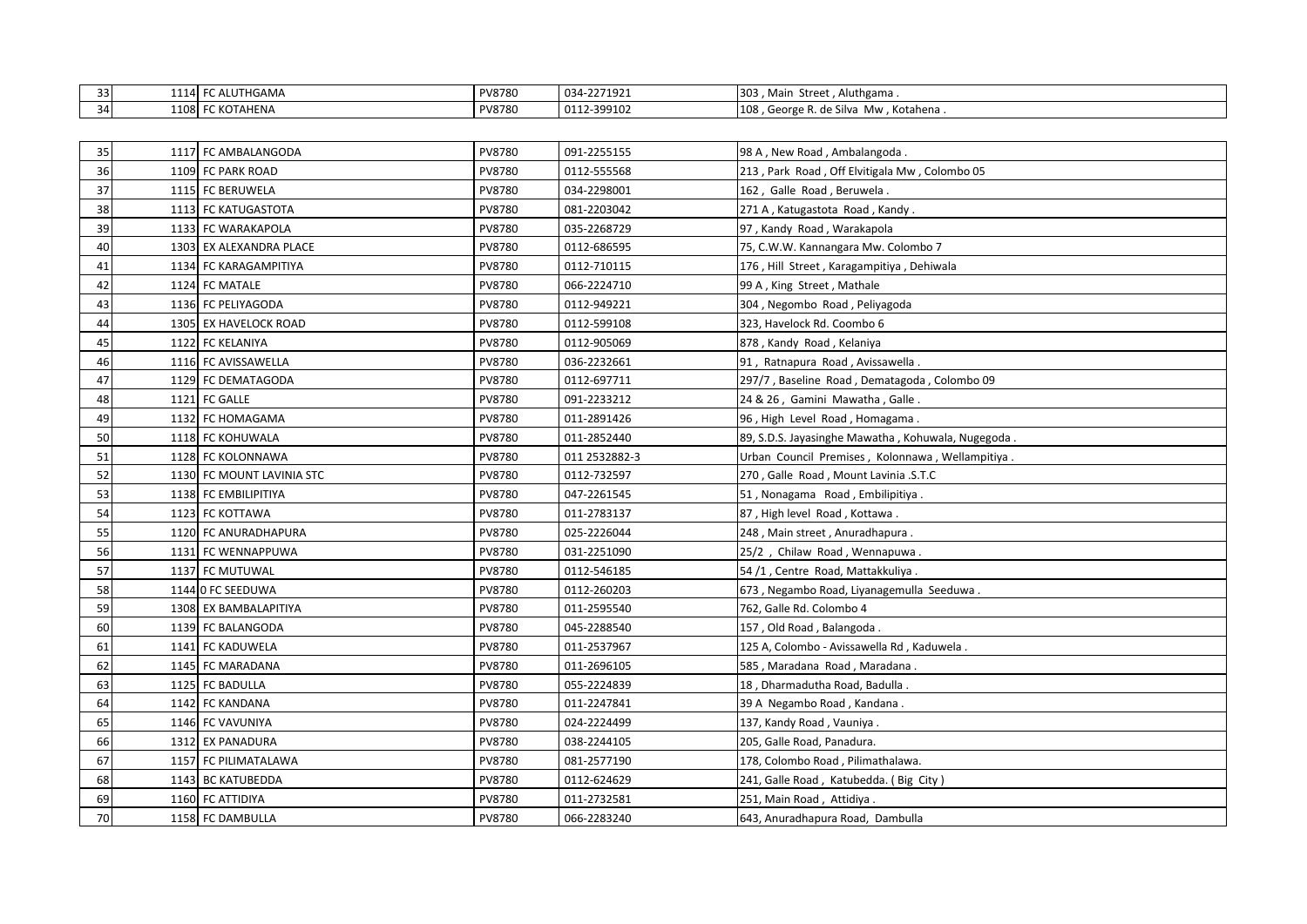| 71              | 1153 FC DICKWELLA       | PV8780        | 041-2256291 | 52, Mahawela Road, Dickwella.             |
|-----------------|-------------------------|---------------|-------------|-------------------------------------------|
| <b>721</b>      | 1159 FC AKURANA         | <b>PV8780</b> | 0812-304690 | 281, Matale Road, Akurana.                |
| 73              | 1150 FC HAMBANTOTA      | PV8780        | 047-2222267 | Thissa Road, Hambanthota.                 |
| 74              | 1147 FC MINUWANGODA     | PV8780        | 011-2294161 | 40, Colombo Road, Minuwangoda.            |
| 75 <sub>1</sub> | 1154 FC DELKANDA        | PV8780        | 011-2769957 | 352 B, Gamsaba Junsion, Delkanda.         |
| 76              | 1036 FC KIRIBATHGODA    | PV8780        | 0112-917715 | 222, Kandy Road, Kiribathgoda.            |
| 77 I            | 1164 FC HATTON          | PV8780        | 051-2225566 | 171, Dimbulla Road, Hatton.               |
| 78              | 1317 EX KATUNAYAKE SLAF | PV8780        | 011-5629760 | SLAF Base Katunayaka                      |
| 79              | 1166 FC KATUKURUNDA     | PV8780        | 034-2222523 | 919, Galle Road, Katukurunda.             |
| 80              | 1165 FC KOSWATTE        | PV8780        | 011-2789556 | 290, Kaduwela Road, Koswatta.             |
| 81              | 1173 FC KOHUWALA 2      | PV8780        | 011-2768543 | No.106/3, Dutugemunu Street, Kohuwala     |
| 821             | 1178 FC MAHARAGAMA 2    | PV8780        | 011-2844700 | No.147, High Level Rd, Maharagama.        |
| 83              | 1176 FC MIRIHANA        | PV8780        | 011-2815460 | No.108, Jubilie Post, Mirihana, Nugegoda. |

|  | <b>PV8780</b>                                                                                                                                                                                                                                                                                                                                                                                                                                                                                                                                                | 0112-769420   | No.79, Stanley Thilakarathna Mawatha, Nugegoda    |
|--|--------------------------------------------------------------------------------------------------------------------------------------------------------------------------------------------------------------------------------------------------------------------------------------------------------------------------------------------------------------------------------------------------------------------------------------------------------------------------------------------------------------------------------------------------------------|---------------|---------------------------------------------------|
|  | PV8780                                                                                                                                                                                                                                                                                                                                                                                                                                                                                                                                                       | 0112-719388   | No.143, Mount City, Galle Rd, Rathmalana.         |
|  | PV8780                                                                                                                                                                                                                                                                                                                                                                                                                                                                                                                                                       | 011-2803121   | No.533, High Level Rd, Wijerama, Nugegoda.        |
|  | PV8780                                                                                                                                                                                                                                                                                                                                                                                                                                                                                                                                                       | 081-2423944   | Bamunupola Watta, Kundasale.                      |
|  | PV8780                                                                                                                                                                                                                                                                                                                                                                                                                                                                                                                                                       | 038-2241448   | No.518, Galle Rd, Panadura (02).                  |
|  | PV8780                                                                                                                                                                                                                                                                                                                                                                                                                                                                                                                                                       | 047-2241656   | No.4, Mahawela Rd, Tangalle.                      |
|  | PV8780                                                                                                                                                                                                                                                                                                                                                                                                                                                                                                                                                       | 031-2274194   | No.37, Negombo Road, Kochchikade.                 |
|  | PV8780                                                                                                                                                                                                                                                                                                                                                                                                                                                                                                                                                       | 011-2813817   | No.473/A.Colombo Road, Pepiliyana, Boralasgamuwa  |
|  | PV8780                                                                                                                                                                                                                                                                                                                                                                                                                                                                                                                                                       | 091-2226639   | Namal Traders, Karapitiya.                        |
|  | PV8780                                                                                                                                                                                                                                                                                                                                                                                                                                                                                                                                                       | 036-2259946   | No.44, Main Street, Eheliyagoda                   |
|  | PV8780                                                                                                                                                                                                                                                                                                                                                                                                                                                                                                                                                       | 0812-350872   | No.8/8, Nawalapitiya Road, Gampola.               |
|  | PV8780                                                                                                                                                                                                                                                                                                                                                                                                                                                                                                                                                       | 034-2265194   | No.142, Panadura Road, Horana.                    |
|  | PV8780                                                                                                                                                                                                                                                                                                                                                                                                                                                                                                                                                       | 011-2952513   | No.33, Kadawatha Road, Ragama                     |
|  | PV8780                                                                                                                                                                                                                                                                                                                                                                                                                                                                                                                                                       | 033 - 2296951 | No.89, Kandy Road, Nittambuwa.                    |
|  | PV8780                                                                                                                                                                                                                                                                                                                                                                                                                                                                                                                                                       | 026-2223378   | Linganagar Service station (MPCS)                 |
|  | PV8780                                                                                                                                                                                                                                                                                                                                                                                                                                                                                                                                                       | 034-2221565   | No.272, Galle Road, Kalutara South                |
|  | PV8780                                                                                                                                                                                                                                                                                                                                                                                                                                                                                                                                                       | 011-2265089   | CFC.Depatur concord, B.I.A. Katunayake            |
|  | PV8780                                                                                                                                                                                                                                                                                                                                                                                                                                                                                                                                                       | 0112-925626   | No.317, Kanday Road, Kadawatha.                   |
|  | PV8780                                                                                                                                                                                                                                                                                                                                                                                                                                                                                                                                                       | 037-2221745   | No.103, Dambulla Road, Kurunegala.                |
|  | PV8780                                                                                                                                                                                                                                                                                                                                                                                                                                                                                                                                                       | 033 - 2276980 | No.93, Giriulla Road, Merigama                    |
|  | PV8780                                                                                                                                                                                                                                                                                                                                                                                                                                                                                                                                                       | 011-2563352   | No.100, Main Road, Athurugiriya.                  |
|  | PV8780                                                                                                                                                                                                                                                                                                                                                                                                                                                                                                                                                       | 035-2248008   | No.22/C, Kandy Road Mawanella.                    |
|  | PV8780                                                                                                                                                                                                                                                                                                                                                                                                                                                                                                                                                       | 026-2226001   | No.190, Thirugnanasampanthan Street, Trincomalee. |
|  | PV8780                                                                                                                                                                                                                                                                                                                                                                                                                                                                                                                                                       | 037-2284627   | No. 183, Hettipola Road, Kuliyapitiya             |
|  | PV8780                                                                                                                                                                                                                                                                                                                                                                                                                                                                                                                                                       | 038-2289288   | No. 51, Panadura Road, Bandaragama.               |
|  | 1177 FC NUGEGODA 2<br>1180 FC RATMALANA<br>1168 FC WIJERAMA<br>1170 FC KUNDASALE<br>1182 FC PANADURA 2<br>1169 FC TANGALLE<br>1172 FC KOCHCHIKADE<br>1191 FC PEPILIYANA<br>1187 FC KARAPITIYA<br>1186 FC EHELIYAGODA<br>1188 FC GAMPOLA<br>1140 FC HORANA<br>1184 FC RAGAMA<br>1192 FC NITTAMBUWA<br>1316 EX TRINCOMALEE<br>1149 FC KALUTARA<br>1194 EX BIA KATUNAYAKE<br>1196 FC KADAWATHA 2<br>1189 FC KURUNEGALA 2<br>1198 FC MIRIGAMA<br>1197 FC ATHURUGIRIYA<br>1199 FC MAWANELLA<br>1162 FC TRINCOMALEE<br>1278 FC KULIYAPITIYA<br>1279 FC BANDARAGAMA |               |                                                   |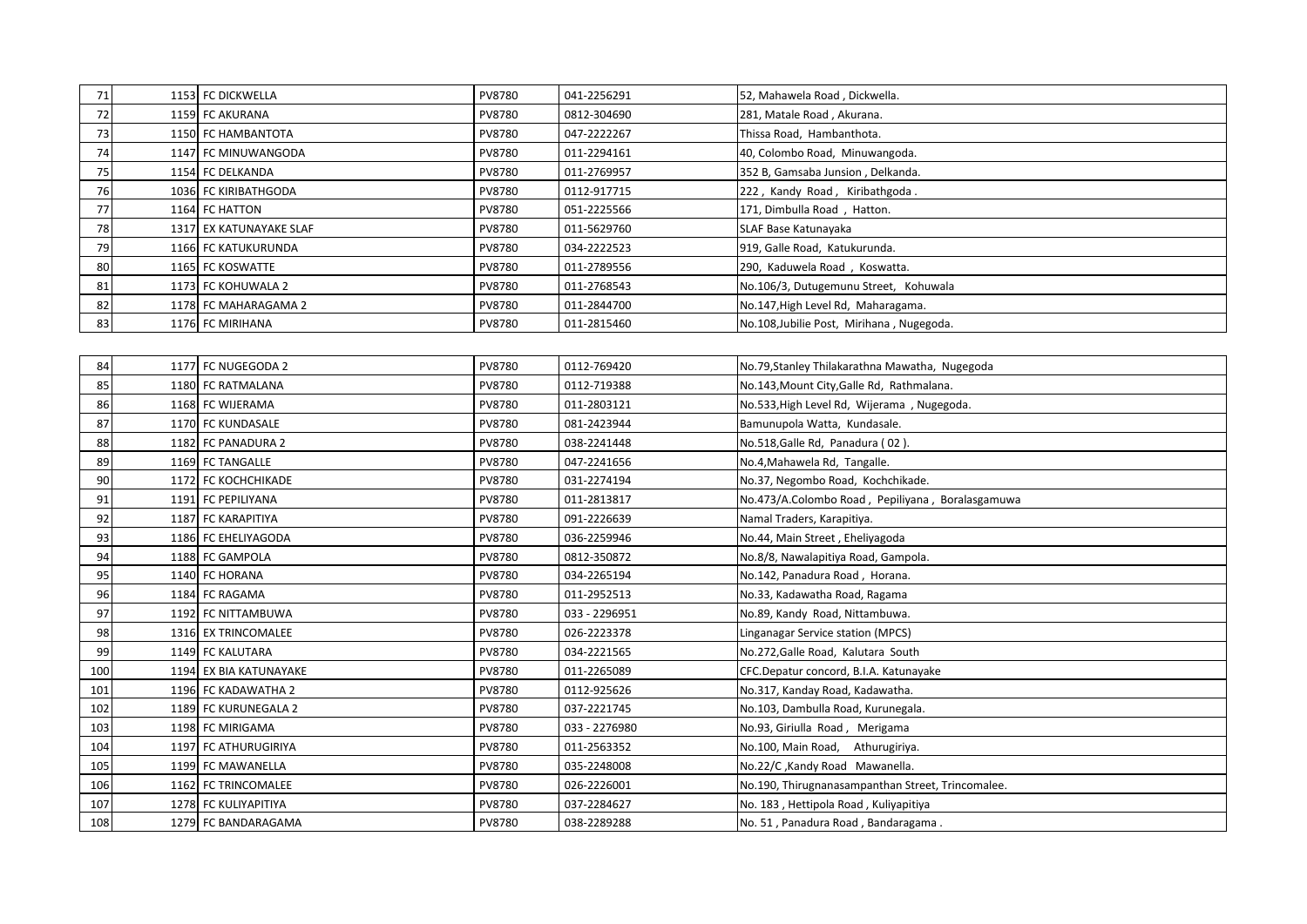| 109 | 1280 FC KALUTARA NORTH  | PV8780 | 034-2229442 | No. 264, Galle Road, Kaluthara North                             |
|-----|-------------------------|--------|-------------|------------------------------------------------------------------|
| 110 | 1281 FC PANNALA         | PV8780 | 037-2245171 | No. 33, Kuliyapitiya Road, Pannala.                              |
| 111 | 1283 FC WELIWERIYA      | PV8780 | 033-2258770 | No. 28, New Kandy Road, Weliweriya                               |
| 112 | 1282 FC DELGODA         | PV8780 | 011-2402021 | No. 348, New Kandy Road, Delgoda.                                |
| 113 | 1288 FC BATTICALOA      | PV8780 | 065-2227680 | No. 67, St. Anthonys Street, Batticaloa                          |
| 114 | 1285 FC PANNIPITIYA     | PV8780 | 0112-561584 | No.1499/A, Vidyala Junction, Hokandara Rd, Pannipitiya           |
| 115 | 1287 FC BOKUNDARA       | PV8780 | 0112-708814 | No. 201/1A, Bokundara, Piliyandala                               |
| 116 | 1286<br>FC DHARGA TOWN  | PV8780 | 034-2274117 | No. 321/3, Main Street, Dhargatown                               |
| 117 | 1289<br>FC NAWALAPITIYA | PV8780 | 054-2224090 | No. 51, Gampola Road, Nawalapitiya.                              |
| 118 | 1294 FC AMPARA          | PV8780 | 063-2222372 | Reegal Cinama, Nidahas Mawatha, Ampara.                          |
| 119 | 1291 FC DICKMANS ROAD   | PV8780 | 0112-552795 | No. 15, Dickmans Road, Bambalapitiya.                            |
| 120 | 1292 FC GRANDPASS       | PV8780 | 011-2422387 | No. 130/C, Layards Broadway, Granpass, Colombo 14.               |
| 121 | 1293 FC KESBEWA         | PV8780 | 011-2602666 | No. 130A, Horana Road, Kesbewa.                                  |
| 122 | 1295 FC MALABE 2        | PV8780 | 011-2413571 | No 162/7, Ratna Building New Kandy rd, Weliwita Junction, Malabe |
| 123 | 1297 FC MONERAGALA      | PV8780 | 055-2276153 | No. 105, Wellawaya Road, Monaragala                              |
| 124 | 1296 FC NEGOMBO 2       | PV8780 | 031-2228516 | No 266, Colombo Road, Negambo.                                   |
| 125 | 1290 FC BATTARAMULLA    | PV8780 | 011-2872994 | No. 103, Athul Kotte road, Battaramulla.                         |
| 126 | 1403 FC WELISARA        | PV8780 | 0112-981393 | No. 768, Negombo road, Welisara, Ragama.                         |
| 127 | 1298 FC IPALOGAMA       | PV8780 | 025-2262002 | Ranajayapura, Ipalogama.                                         |
| 128 | 1284 FC RAJAGIRIYA 2    | PV8780 | 0112-888056 | No.385/01, Sri Jayawardanapura Mw, Welikada, Rajagiriya.         |
| 129 | 1406 FC KOTIKAWATTA     | PV8780 | 0112-569918 | No.250, IDH Rd, Kotikawatta.                                     |
| 130 | 1412 FC PALMADULLA      | PV8780 | 045-2274721 | No.115, Rathnapura road, Pelmadulla.                             |
| 131 | 1405 FC WADDUWA         | PV8780 | 038-2285151 | No. 527, Galle Road, Wadduwa.                                    |
| 132 | 1416 FC ETHULKOTTE      | PV8780 | 0112-863795 | No.906, Kotte Road, Ethul Kotte, Kotte                           |
|     |                         |        |             |                                                                  |
| 133 | 1417 FC JAELA 02        | PV8780 | 0112-241446 | No. 417, Negombo Road, Jaela                                     |
| 134 | 1414 FC YAKKALA         | PV8780 | 033-2248872 | No. 99, Yakkala Park, Kandy Road, Yakkala.                       |
| 135 | 1415 FC MAKOLA          | PV8780 | 011-2964665 | No. 99 Makola South, Makola                                      |
| 136 | 1419 FC JAWATTA         | PV8780 | 011-2552153 | No 60, Jawatta Road, Thimbirigasyaya.                            |
| 137 | 1411 FC DUPLICATION     | PV8780 | 0112-372662 | No. 450 E, R A De Mel Mawatha, Colombo 03                        |
| 138 | 1422 FC MANIPPAY        | PV8780 | 021-2255356 | No. 120 Jaffna Road, Manipay.                                    |
| 139 | 1421<br>FC THIHARIYA    | PV8780 | 033-2296311 | No.122/1 Parakumbamahal, Thihariya, Kalagedihena                 |
| 140 | 1320 EX ROYALPARK       | PV8780 | 011-2889050 | No.115, Lake Drive, Rajagiriya                                   |
| 141 | 1432 FC KANNATHTHIDI    | PV8780 | 021-2220670 | No. 54, Kannathiddy Road, Jaffna                                 |
| 142 | 1418 FC KALAPALUWAWA    | PV8780 | 0112-794181 | No. 21/8 Buthgamuwa Road, Kalapaluwawa, Rajagiriya               |
| 143 | 1423 FC BANDARAWATTE    | PV8780 | 011-2465195 | No. 160/9A, New Kandy Road, Bandarawatte, Biyagama.              |
| 144 | 1425 FC AKKARAIPATHTHU  | PV8780 | 067-2279415 | No.143/B 1, Kalmunai road, Akkaraipattru.                        |
| 145 | 1424 FC KALMUNEI        | PV8780 | 067-2225520 | No. 1034/1 Kalmunai 14                                           |
| 146 | 1433 FC NORRIS CANAL    | PV8780 | 011-2694267 | No. 25, Norris Canal Road, Colombo 10                            |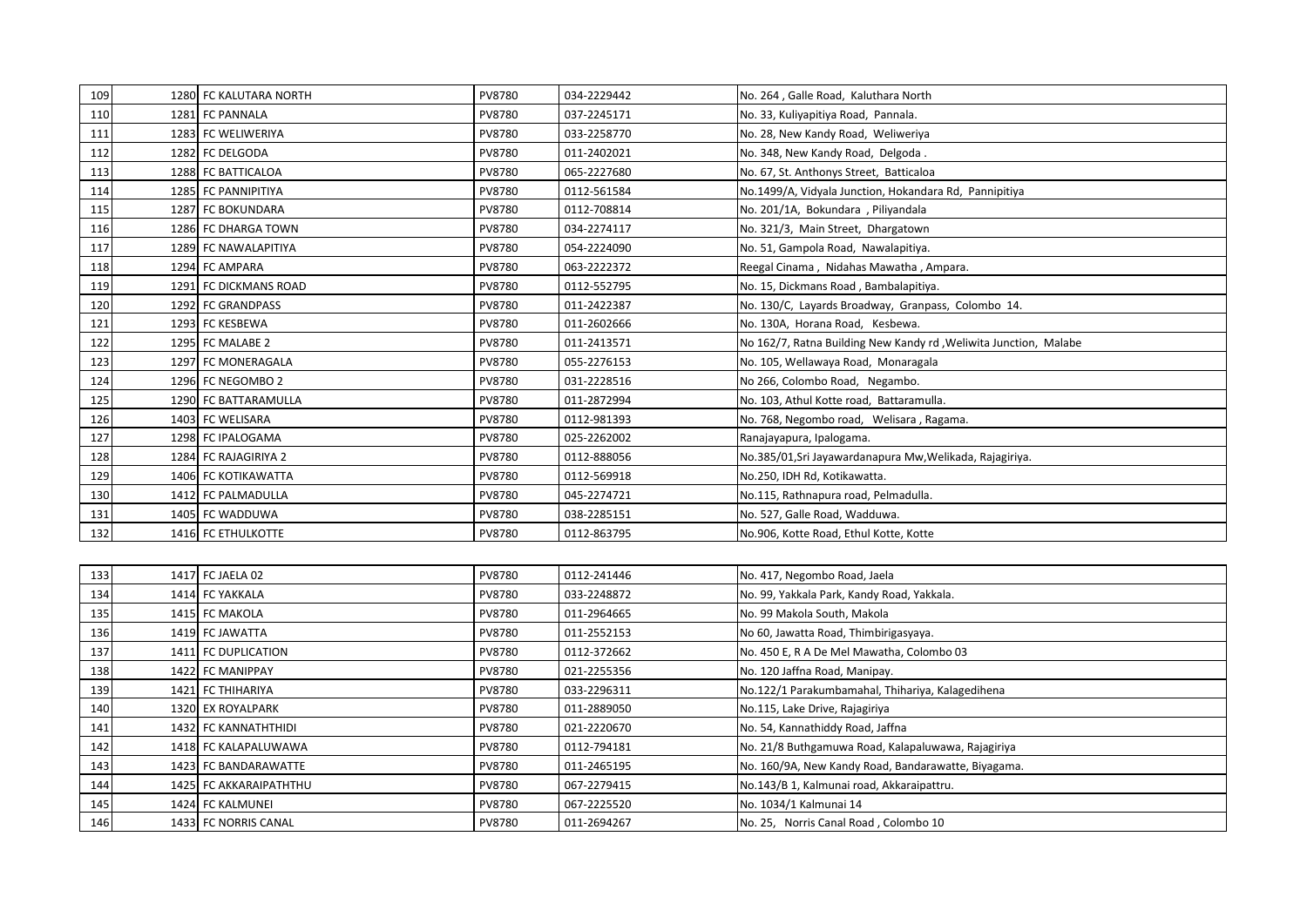| 147 |      | 1323 EX TRILLIUM RESIDENCE | PV8780 | 011-2686407 | No. 153, Elvitigala Mawatha, Colombo 08                     |
|-----|------|----------------------------|--------|-------------|-------------------------------------------------------------|
| 148 |      | 1428 FC WARIYAPOLA         | PV8780 | 037-2268222 | No. 107, Kurunegala Road, Wariyapola.                       |
| 149 |      | 1426 FC DANKOTUWA          | PV8780 | 031-2261261 | No. 35\37, Natthandiya Road, Dankotuwa.                     |
| 150 | 1321 | EX KURUWITA                | PV8780 | 045-2263958 | No 96, Main Road, Kuruwita,                                 |
| 151 |      | 1322 EX RUWANWELLA         | PV8780 | 036-2267144 | No.114, Main Street, Ruwanwella.                            |
| 152 |      | 1319 EX DIGANA             | PV8780 | 081-2375957 | Methsiripaya, New Town, Rajawella, Digana.                  |
| 153 |      | 1434 FC KADURUWELLA        | PV8780 | 027-2224551 | No. 896, Batticaloa Road, Kaduruwela                        |
| 154 |      | 1431 FC KILINOCHCHI        | PV8780 | 021-2280096 | No. 7-10 Anthoneypillai Building, Karadibokku, Kilinochchi. |
| 155 |      | 1327 EX SUWARAPOLA         | PV8780 | 011-2609530 | No. 428, Moratuwa Rd, Suwarapola, Piliyandala.              |
| 156 |      | 1328 EX HABARAKADA         | PV8780 | 0112-752387 | No. 575/14 Borella Road, Habarakada, Homagama.              |
| 157 |      | 1326 EX KOTIYAKUBURA       | PV8780 | 035-2289378 | No. 146, Ruwanwella Road, Kotiyakumbura.                    |
| 158 |      | 1329 EX NEDIMALA           | PV8780 | 011-2724170 | No. 65 C, Pepiliyana Road, Nedimala, Dehiwala.              |
| 159 | 1420 | FC MANCHANTHODUWAI         | PV8780 | 065-2248445 | No. 488 New Kalmunai Road, Manchanthoduwaii                 |
| 160 |      | 1435 FC WELIMADA           | PV8780 | 057-2244987 | No. 11 Boralanda Road, Welimada                             |
| 161 |      | 1427 FC ELAKANDA           | PV8780 | 011-2981728 | No. 132 Canal Road, Elakanda                                |
| 162 |      | 1429 FC BATTICALOA 02      | PV8780 | 065-2228819 | No.03, Gnanasooriyam Square, Trinco Road, Batticaloa.       |
| 163 |      | 1331 EX BENTOTA            | PV8780 | 034-2271198 | No. 118, Pahurumulla, Galle Road, Bentota                   |
| 164 |      | 1333 EX MORATUWELLA        | PV8780 | 011-2642250 | No. 487, new Galle Road, Motuwella                          |
| 165 |      | 1430 FC GALEWELA           | PV8780 | 066-2288280 | No. 210, Kalawewa Junction, Galewala                        |
| 166 |      | 1443 FC PUTTALUM           | PV8780 | 032-2267575 | No. 97B, Kurunagala Road, Puttalam.                         |
| 167 |      | 1439 FC POTHUVIL           | PV8780 | 063-2248540 | Kaleej Front Building", Main Street, Pothuvil.              |
| 168 |      | 1446 FC WARD PLACE         | PV8780 | 011-2699493 | No. 48, Ward Place, Colombo-07                              |
| 169 | 1334 | <b>EX PASYALA</b>          | PV8780 | 033-2284960 | No. 174 2/4, Kandy Road, Pasyala                            |
| 170 |      | 1448 FC ERAVUR             | PV8780 | 065-2241506 | No. 42,44, Main street, Eravur                              |
| 171 |      | 1442 FC MARAWILA           | PV8780 | 032-2250663 | No. 65, Chilaw Road, Marawila                               |
| 172 |      | 1337 EX KANDANA            | PV8780 | 0112-241109 | No. 76 Station Road, Kandana                                |
| 173 |      | 1341 EX MELSIRIPURA        | PV8780 | 037-2250484 | Cargills Food City Express, Dambulla Road, Melsiripura      |
| 174 |      | 1340 EX POLGAHAWELA        | PV8780 | 037-2241433 | No.23, Kurunagala Road, Polgahawela.                        |
| 175 |      | 1325 EX KIRIDIWELLA        | PV8780 | 033-2247574 | No.111, Radawana Road, Kirindiwela.                         |
| 176 |      | 1342 EX NELLIYADI          | PV8780 | 021-2262596 | No.163, Jaffna Road, Nelliyady.                             |
| 177 |      | 1332 FC MATTEGODA          | PV8780 | 0112-178420 | No. 146/83, Salmal Pedesa, Mattegoda                        |
| 178 |      | 1452 FC THALAWATHUGODA     | PV8780 | 011-2796169 | No. 205/S, Pannipitiya Road, Thalawathugoda                 |
| 179 |      | 1453 FC SAMANTHURAI        | PV8780 | 067-2261477 | No. 32/2, Ampara Road, Viliniyady Junction, Sammanthurai.   |
| 180 |      | 1343 EX BELIATTA           | PV8780 | 047-2251602 | No. 52, Tangalle Road, Beliatta                             |
| 181 |      | 1457 FC THISSAMAHARAMA     | PV8780 | 047-2239405 | No. 142, Hambantota Road, Thissamaharama                    |

| 182 | 1339 I | EX MIDDENIYA      | PV8780 | 047-2248350 | Liyanage Building, Weeraketiya Road, Middeniya. |
|-----|--------|-------------------|--------|-------------|-------------------------------------------------|
| 183 |        | C MORATUWA OLD RD | PV8780 | 011-2642177 | No. 151, Main street, Moratuwa                  |
| 184 |        | 1335 EX GALGAMUWA | PV8780 | 037-2253366 | ', Anuradhapura Road, Galgamuwa<br>No. 37.      |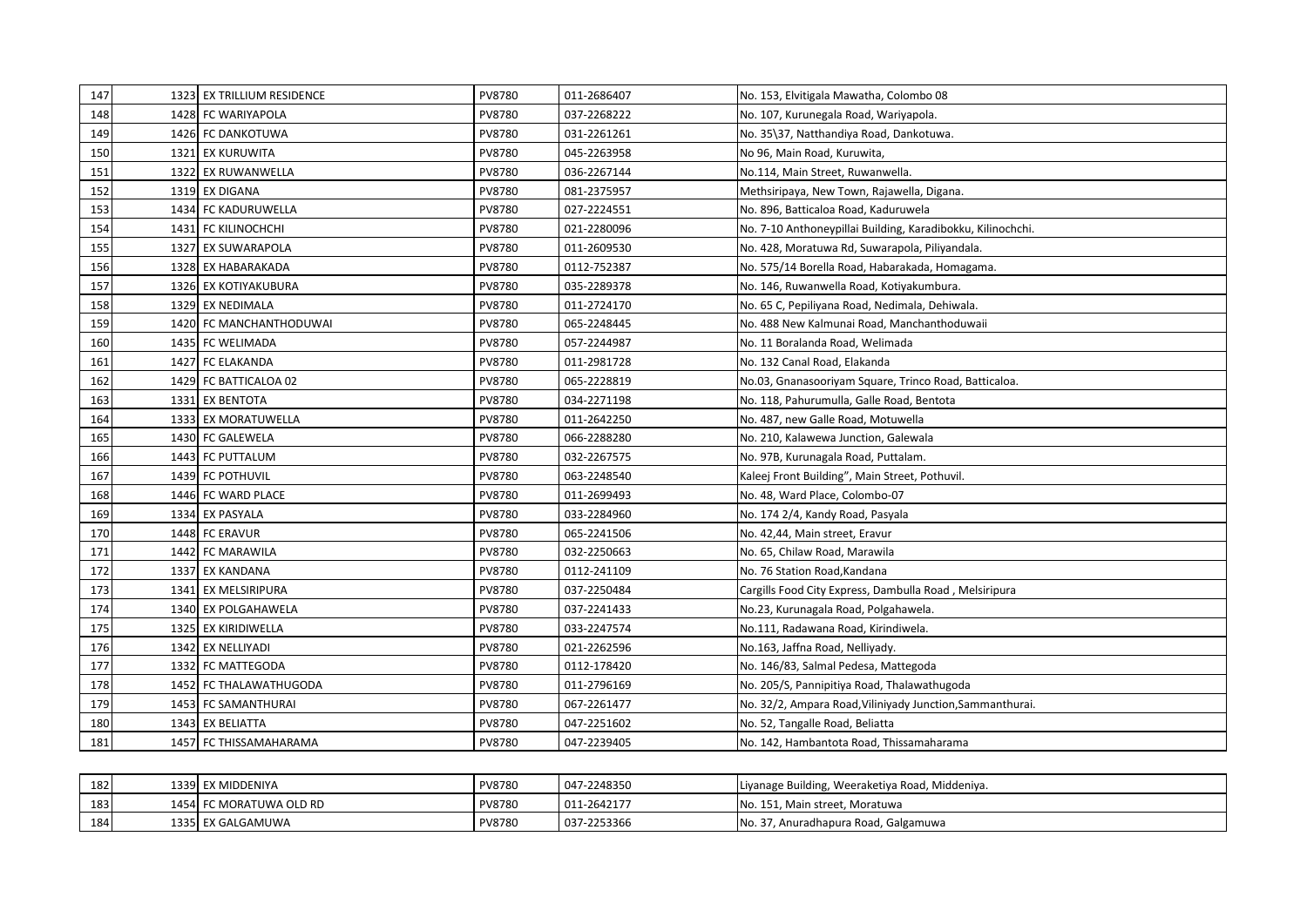| 185 | 1338 EX MALWANA              | PV8780 | 0112-571771 | No.52/10/A Main Street, Malwana                                      |
|-----|------------------------------|--------|-------------|----------------------------------------------------------------------|
| 186 | 1455 FC CHUNNAKAM            | PV8780 | 021-2242083 | No. 91, K. K. S. Road, Chunnakam.                                    |
| 187 | 1330 EX MORATUMULLA          | PV8780 | 0112-653117 | No. 46, Main Street, Moratumulla.                                    |
| 188 | 1344 EX DEPANAMA             | PV8780 | 011-2746998 | No. 205, Borella Road, Depanama,                                     |
| 189 | 1350 EX MATALE ROSE ST       | PV8780 | 066-2226556 | No. 1/15, Rose Street, Matale.                                       |
| 190 | 1456 FC RATMALANA 02         | PV8780 | 011-2638970 | No. 417, Galle Road, Rathmalana                                      |
| 191 | 1348 EX PUGODA               | PV8780 | 011-2404652 | Cargills Food City, Hanwella Road, Kospitiyana, Pugoda.              |
| 192 | 1324 EX ALAWWA               | PV8780 | 037-2278871 | No. 151, Giriulla Road, Alawwa.                                      |
| 193 | 1345 EX BALAPITIYA           | PV8780 | 091-2254033 | No 79, Galle Road, Balapitiya                                        |
| 194 | 1351 EX SEEDUWA PALLIYAWATTA | PV8780 | 0112-253050 | No. 344, Kotugoda Road, Palliya Junction, Raddolugama                |
| 195 | 1352 EX SOUTHERN HIGHWAY A   | PV8780 | 034-2241605 | Cargills Food City Express A , Canowin Arcade , Welipenna Rest area. |
| 196 | 1353 EX SOUTHERN HIGHWAY B   | PV8780 | 034-2241612 | Cargills Food City Express B, Canowin Arcade, Welipenna Rest area.   |
| 197 | 1463 FC HANWELLA             | PV8780 | 036-2253555 | No. 138/2B, Main Street, Hanwella                                    |
| 198 | 1464 FC PALLEKELE            | PV8780 | 081-2424456 | No. 396, Digana Road, Pallekele                                      |
| 199 | 1354 EX CTG PILIYANDALA      | PV8780 | 011-2614233 | No. 120, CT Gardens, Gangarama Road, Thumbowila, Piliyandala.        |
| 200 | 1155 FC AMBALANTHOTA         | PV8780 | 047-2225617 | No 129, Jayantha Building, Tangalle Road, Ambalantota.               |
| 201 | 1444 FC GALLE 02             | PV8780 | 091-2234995 | No. 10/8, Wakwella Road, Galle                                       |
| 202 | 1346 EX MAWARAMANDIYA        | PV8780 | 011-2977169 | No. 470, Delgoda Road, Mawaramandiya.                                |
| 203 | 1465 FC DALUGAMA             | PV8780 | 0112-918748 | No.334/Dalugama, Kelaniya                                            |
| 204 | 1349 EX KARANDENIYA          | PV8780 | 091-2254031 | No.343, MAHAHENDHANDA, KARANDENIYA                                   |
| 205 | 1460 FC KATUGASTOTA2         | PV8780 | 081-2212544 | No. 452, Katugastota road, kandy                                     |
| 206 | 1355 EX ERIYAGAMA            | PV8780 | 081-2384630 | No.180, Colombo road, Eiryagama.                                     |
| 207 | 1466 FC AMBALANGODA2         | PV8780 | 091-2254252 | No. 37, New Road, Ambalangoda.                                       |
| 208 | 1362 EX PITIPANA             | PV8780 | 0112-855537 | No. 254/ F - Avissavella rd. Homagama.                               |
| 209 | 1347 EX MULLERIYAWA          | PV8780 | 0112-157139 | No. 378 / Avissawella Rd, mulleriyawa, angoda.                       |
| 210 | 1363 EX SIDDAMULLA           | PV8780 | 0112-601136 | No: 77, Sangarama Road, Siddamulla, Piliyandala.                     |
| 211 | 1356 EX DIVULAPITIYA         | PV8780 | 031-2243040 | No.37, Bomugammana, Divulapitiya                                     |
| 212 | 1364 EX DEANS ROAD           | PV8780 | 0112-683423 | No. 153, Deans Road, Colombo 10                                      |
| 213 | 1375 EX BUTTALA              | PV8780 | 055-2270207 | No. 36, Monaragala Road, Buttala.                                    |
| 214 | 1361 EX MANIKHINNA           | PV8780 | 0812-377412 | No. 31, Kandy Road, Manikhinna.                                      |
| 215 | 1365 EX KATUNERIYA           | PV8780 | 031-2256005 | St. Anthonies Building, Chilaw Road, Katuneriya                      |
| 216 | 1459 FC AKURESSA             | PV8780 | 041-2283462 | No.83 Matara Road, Akuressa                                          |
| 217 | 1467 FC GATAMBE              | PV8780 | 0812-387287 | No.496, Gatambe, Peradeniya.                                         |
| 218 | 1473 FC STANLY TMW           | PV8780 | 0112-199440 | No. 143/5A, Stanly Thilakarathna Mawatha, Nugegoda.                  |
| 219 | 1367 EX NALLURUWA            | PV8780 | 038-2245340 | No.830 Galle Road, Nalluruwa                                         |
| 220 | 1379 EX GINIGATHHENA         | PV8780 | 051-2242720 | No.120/1, Nawalapitiya Road, Ginigathhena                            |
| 221 | 1472 FC PETHIYAGODA          | PV8780 | 0112-907628 | No. 16 Biyagama Road, Pethiyagoda, Kelaniya                          |
| 222 | 1373 EX ALUBOMULLA           | PV8780 | 038 2250422 | No. 256, Kurusa Handiya, Alubomulla, Panadura.                       |
| 223 | 1358 EX BOPITIYA             | PV8780 | 0112-071026 | No. 1, Pamunugama Road, Bopitiya                                     |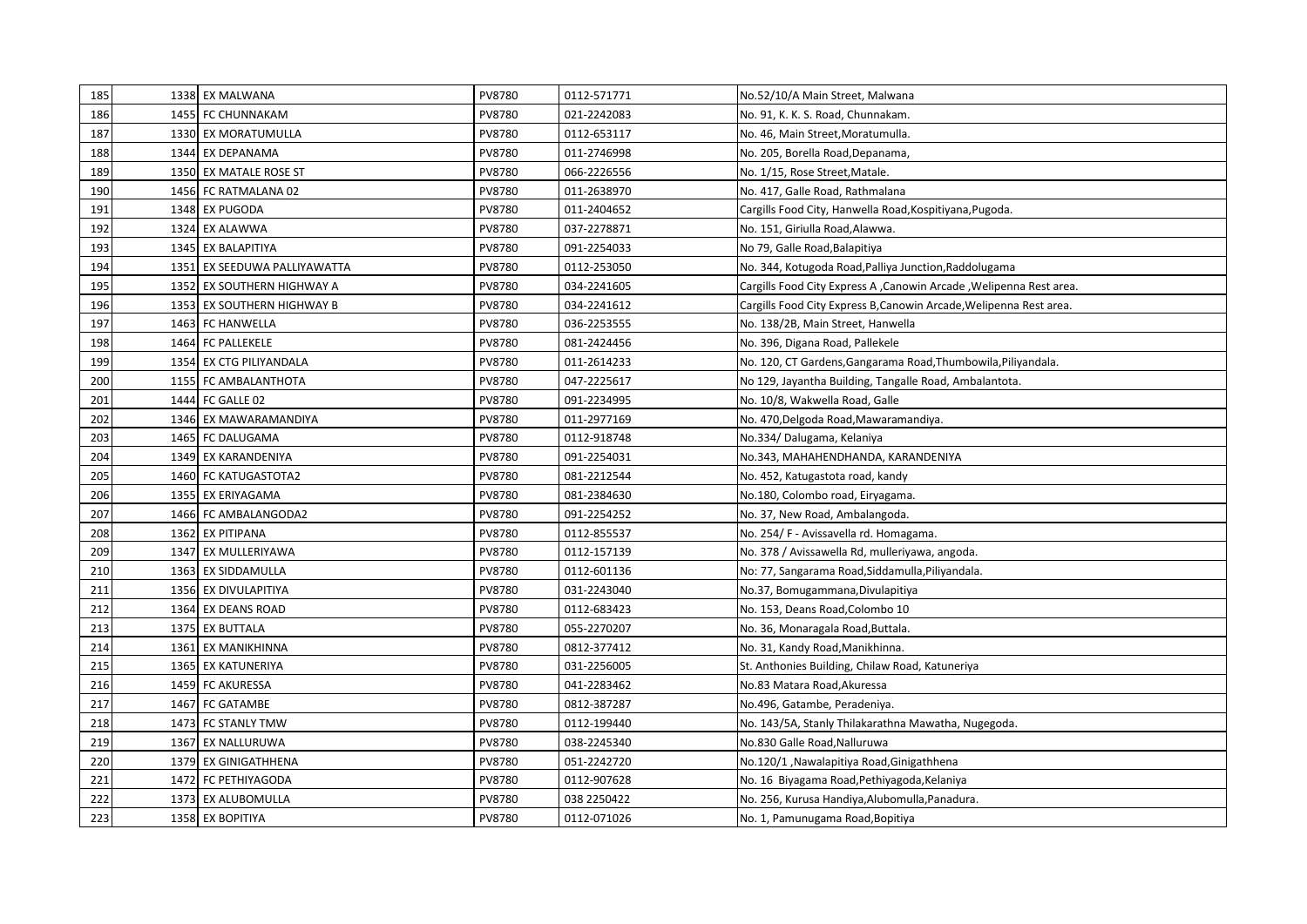| 224 | 1357 EX AMPITIYA          | PV8780        | 0812-242033 | No. 63 Kandy Road, Ampitiya.                                |
|-----|---------------------------|---------------|-------------|-------------------------------------------------------------|
| 225 | 1378 EX RUKMALGAMA        | PV8780        | 0112-189321 | No. 33A, 107/108, Rukmalgama, Pannipitiya.                  |
| 226 | 1369 EX PIRIVENA JUNCTION | PV8780        | 0112-150372 | No. 567, Pirivena Junction, Maharagama Road, Boralasgamuwa. |
| 227 | 1469 FC WELIGAMA          | <b>PV8780</b> | 041-2254580 | No. 454, Old Galle Road, Weligama.                          |
| 228 | 1370 EX HIKKADUWA         | PV8780        | 091-2275995 | No. 162 Galle Road, Hikkaduwa                               |
| 229 | 1372 EX DERANIYAGALA      | <b>PV8780</b> | 036-2249084 | No. 58, Dehiowita Road, Deraniyagala                        |
| 230 | 1366 EX HABARADUWA        | PV8780        | 091-2283288 | Dassana Building, Galle Road, Habaraduwa.                   |

| 231 | 1381 EX HABARANA         | PV8780 | 066-2270060 | No. 72, Trincomalee Road, Habarana.                |
|-----|--------------------------|--------|-------------|----------------------------------------------------|
| 232 | 1371 EX WATTEGAMA        | PV8780 | 0812-475630 | No. 31, Matale Road, Wattegama                     |
| 233 | 1474 FC GANEMULLA        | PV8780 | 033-2265978 | No. 367, Kadawatha Road, Ganemulla                 |
| 234 | 1148 FC JAFFNA           | PV8780 | 021-2227703 | No.420, Hospital Road, Jaffna.                     |
| 235 | 1376 EX VEYANGODA        | PV8780 | 033-2298200 | No. 14, Good Shed Road, Veyangoda.                 |
| 236 | 1468 FC EKALA            | PV8780 | 0112-071300 | No. 100, Sanasa Building, Minuwangoda Road, Ekala. |
| 237 | 1471 FC COTA ROAD        | PV8780 | 0112-693284 | No. 260, N.M Perera Mawatha, Cota Road, Colombo 08 |
| 238 | 1374 EX AMBEPUSSA        | PV8780 | 035-2268064 | No. 365, Colombo Road, Ambepussa.                  |
| 239 | 1377 EX IBBAGAMUWA       | PV8780 | 037-2057351 | No. 5, Dambulla Road, Ibbagamuwa.                  |
| 240 | 1380 EX POKUNUWITA       | PV8780 | 034-2266755 | No.07, Colombo Road, Pokunuwita                    |
| 241 | 1447 FC KOTTAWA 02       | PV8780 | 0112-088811 | No. 867, High level Road, Kottawa.                 |
| 242 | 1477 FC MARINE DRIVE     | PV8780 | 0112-575294 | No. 27, 17th Lane, Marine Drive, Colombo 03.       |
| 243 | 1382 EX ARANGALA         | PV8780 | 0112-185651 | No. 462/2, Arangala Junction, Hokandara            |
| 244 | 1470 FC WELLAWAYA        | PV8780 | 055-2274146 | No. 32 Hambanthota Road, Wellawaya.                |
| 245 | 1368 EX GODAKAWELA       | PV8780 | 045-2240022 | Main Street, Godakawela.                           |
| 246 | 1384 EX DANDUGAMA        | PV8780 | 0112-071468 | No. 366, Colombo Road, Dandugama, Ja-Ela.          |
| 247 | 1478 FC KESELWATTE       | PV8780 | 038-2287882 | No.29, Colombo Road, Keselwatta                    |
| 248 | 1383 EX MADAWACHCHIYA    | PV8780 | 025-2245100 | No. 102, Jaffna Road, Medawachchiya.               |
| 249 | 1360 EX GELIOYA          | PV8780 | 0812-310690 | No.35/D, Peradeniya Road, Gelioya.                 |
| 250 | 1476 FC HORANA2          | PV8780 | 034-2262883 | No 135, Anguruwathota Road, Horana                 |
| 251 | 1386 EX RAMBUKKANA       | PV8780 | 035-2264158 | No 57, Mawanella Road, Rambukkana.                 |
| 252 | 1385 EX DENIYAYA         | PV8780 | 041-2273201 | No. 04 Pallegama Road Deniyaya.                    |
| 253 | 1475 FC MATHUGAMA        | PV8780 | 034-2247252 | No. 93, Kalutara Road, Mathugama                   |
| 254 | 1387 EX KATUGODA         | PV8780 | 091-2231098 | No. 1/389, Matara Road, Katugoda, Galle            |
| 255 | 1479 FC THALAHENA        | PV8780 | 0112-741002 | No. 723, Thalangama North, Thalahena               |
| 256 | 1484 FC MARINE CITY      | PV8780 | 0112-714566 | No 46, Station Road, Dehiwala.                     |
| 257 | 1480 FC CHILLAW2         | PV8780 | 032-2223307 | No. 98, Colombo Road, Chillaw.                     |
| 258 | 1388 EX KALUTARA CENTRAL | PV8780 | 034-2040475 | No 235, Central Junction, Nagoda, Kalutara South.  |
| 259 | 1481 FC MATALE2          | PV8780 | 066-2054615 | No. 666, Trincomalee street, Matale                |
| 260 | 1392 EX GONAPOLA         | PV8780 | 034-2257743 | No 105, Horana Road, Gonapola                      |
| 261 | 1389 EX GREEN ROAD       | PV8780 | 031-2231105 | No.138/140 Greens Road, Negombo.                   |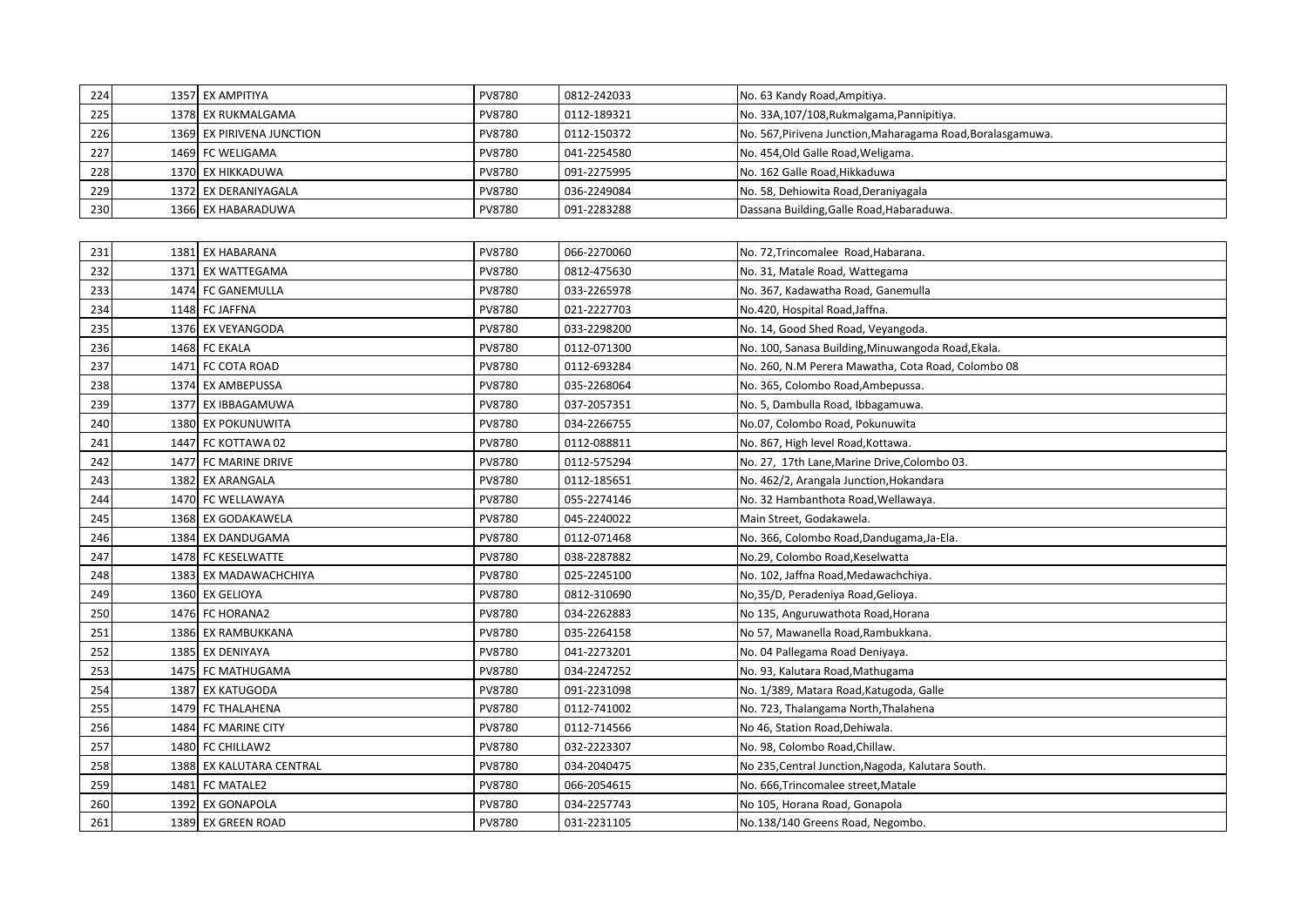| 262 | 1391 EX NATTANDIYA          | PV8780        | 032-2060256 | Kuliyapitiya Road, Naththandiya                            |
|-----|-----------------------------|---------------|-------------|------------------------------------------------------------|
| 263 | 1390 EX PUWAKPITIYA         | <b>PV8780</b> | 036-2234336 | No. 402,404,392/E, Colombo Road, Puwakpitiya, Awissawella. |
| 264 | 1395 EX MADAMPE             | <b>PV8780</b> | 032-2248188 | No. 33, Station Road, Madampe                              |
| 265 | 1394 EX GALAGEDARA          | <b>PV8780</b> | 081-2463347 | No. 200/C Hospital Junction, Galagedara.                   |
| 266 | 1393 EX MULLAITTIVE         | <b>PV8780</b> | 021-2060211 | No 197, P.W.D.Road, Mullathiv                              |
| 267 | 1396 EX HAVELOCK CITY       | <b>PV8780</b> | 0112-137307 | Club House Building, No. 324, Havelock city, Wellawatta.   |
| 268 | 1487 FC PELAWATTA 02        | PV8780        | 0112-073600 | No.470, PANNIPITIYA ROAD, PELAWATTA                        |
| 269 | 1397 EX WATHUPITIWALA       | <b>PV8780</b> | 033-2283353 | No.392, ATHTHANAGALLA ROAD, WATHUPITIWALA.                 |
| 270 | 1716 EX DELPE JUNCTION      | <b>PV8780</b> | 0112-952284 | No 295, Kadawatha Rd, Ragama.                              |
| 271 | 1717 EX POOJAPITIYA         | <b>PV8780</b> | 0812-307270 | No 6/1/C, Owissa Road, Poojapitiya.                        |
| 272 | 1723 EX HOKANDARA           | <b>PV8780</b> | 0112-742963 | No 404/1, Thalawathugoda Road, Hokandara south, Hokandara. |
| 273 | 1726 EX ANAMADUWA           | <b>PV8780</b> | 032-2263078 | No 106, Puttalama Road, Anamaduwa.                         |
| 274 | 1720 EX GODIGAMUWA          | <b>PV8780</b> | 0112-160673 | No 263, Piliyandala Road, Godigamuwa North, Maharagama.    |
| 275 | 1721 EX LEWIS PLACE NEGOMBO | <b>PV8780</b> | 031-2272213 | No.132/A Poruthota Road , Eththukala, Negombo.             |
| 276 | 1727 EX MAGGONA             | <b>PV8780</b> | 034-2298691 | No. 396/5, Galle Road, Maggona                             |
| 277 | 1398 EX MARADAGAHAMULLA     | <b>PV8780</b> | 031-2243833 | No. 89, Negombo Road, Maradagahamula.                      |
| 278 | 1728 EX ASCON RESIDENCE     | PV8780        | 0112-673430 | No. 608-1/35, Dr. Danister de Silva Mawatha, Dematagoda.   |
| 279 | 1729 EX NEGOMBO Y JUNCTION  | <b>PV8780</b> | 031-2224314 | No. 297/1, Meerigama Road, Mahahunupitiya, Negombo.        |
|     |                             |               |             |                                                            |

| 280 | 1722 EX ANDIAMBALAMA            | PV8780        | 0112-265439 | No. No. 223 D, Minuwangoda Road Andiambalama                       |
|-----|---------------------------------|---------------|-------------|--------------------------------------------------------------------|
| 281 | 1724 EX NELUWA                  | <b>PV8780</b> | 091-3080880 | No. 10, Sawijaya Building, Dellawa Road, Galle.                    |
| 282 | 1490 FC NARAMMALA               | PV8780        | 037-2249561 | No. 161, Negombo Road, Narammala.                                  |
| 283 | 1718 EX AHANGAMA                | PV8780        | 091-2283438 | No.55/A, Galle Road, Piyadigama, Ahangama.                         |
| 284 | 1489 FC UDAHAMULLA              | <b>PV8780</b> | 0112-835641 | NO. 465& 481. OLD KOTTAWA ROAD, Udahamulla                         |
| 285 | 1732 EX WARAGODA                | <b>PV8780</b> | 0112-918082 | No 390, Waragoda Road, Kelaniya.                                   |
| 286 | 1731 EX RANMUTHUGALA            | PV8780        | 0112-968559 | No 571/4, Ranmuthugala, Kadawatha.                                 |
| 287 | 1719 EX DALUPOTHA               | <b>PV8780</b> | 031-3322027 | Ex Dalupotha, No 594, Chilaw Road, Negombo.                        |
| 288 | 1733 EX RATAMALANA STATION ROAD | <b>PV8780</b> | 0112-633201 | No 24, Sri Gnanendra Road, Ratmalana.                              |
| 289 | 1730 EX PANNIPITIYA OLD ROAD    | <b>PV8780</b> | 0112-746268 | No 257, Old Road, Moraketiya, Pannipitiya.                         |
| 290 | 1734 EX HUNUPITIYA              | <b>PV8780</b> | 0112-943349 | No 58, Diulapitiya Road, Hunupitiya, Wattala.                      |
| 291 | 1491 FC WERAHERA                | <b>PV8780</b> | 0112-509160 | NO.202, PLILIYANDALA RD, WERAHERA, BORALESGAMUWA.                  |
| 292 | 1740 EX PINNAWALA               | PV8780        | 035-2264618 | Cargill Food City - Express, No -563, Rambukkana Road, Pinnawala.  |
| 293 | 1735 EX MALKADUWAWA             | <b>PV8780</b> | 037-2052597 | FOOD CITY EXPRESS-MALKADUWAWA, Molawatta, Malkaduwawa, Kurunegala. |
| 294 | 1739 EX MAKULUDUWA              | <b>PV8780</b> | 0112-601340 | No 16 B, Makuluduwa, Piliyandala.                                  |
| 295 | 1736 EX KATARAGAMA              | <b>PV8780</b> | 047-2236522 | No 53/1/1/2, Sella Road, Kataragama.                               |
| 296 | 1737 EX KELANIYA                | <b>PV8780</b> | 0112-986338 | No,15, Vihara MW, Cross Rd, Kelaniya                               |
| 297 | 1742 EX ELAPITIWALA             | <b>PV8780</b> | 0112-957762 | No 121, Elpitiwala Ragama                                          |
| 298 | 1741 EX MANNAR                  | PV8780        | 023-2251791 | No Road 01, Pallimulei Mannar                                      |
| 299 | 1738 EX KALMUNAI                | <b>PV8780</b> | 067-2059730 | Cargills Food City, Saindhamaruthu, Kalmunai                       |
| 300 | 1743 EX KEKIRAWA                | <b>PV8780</b> | 025-2263793 | No 15, Malawa Village, Central Road, Kekirawa                      |
| 301 | 1494 FC PAGODA                  | PV8780        | 0112-890836 | No 41, Pagoda Rd, Nugegoda.                                        |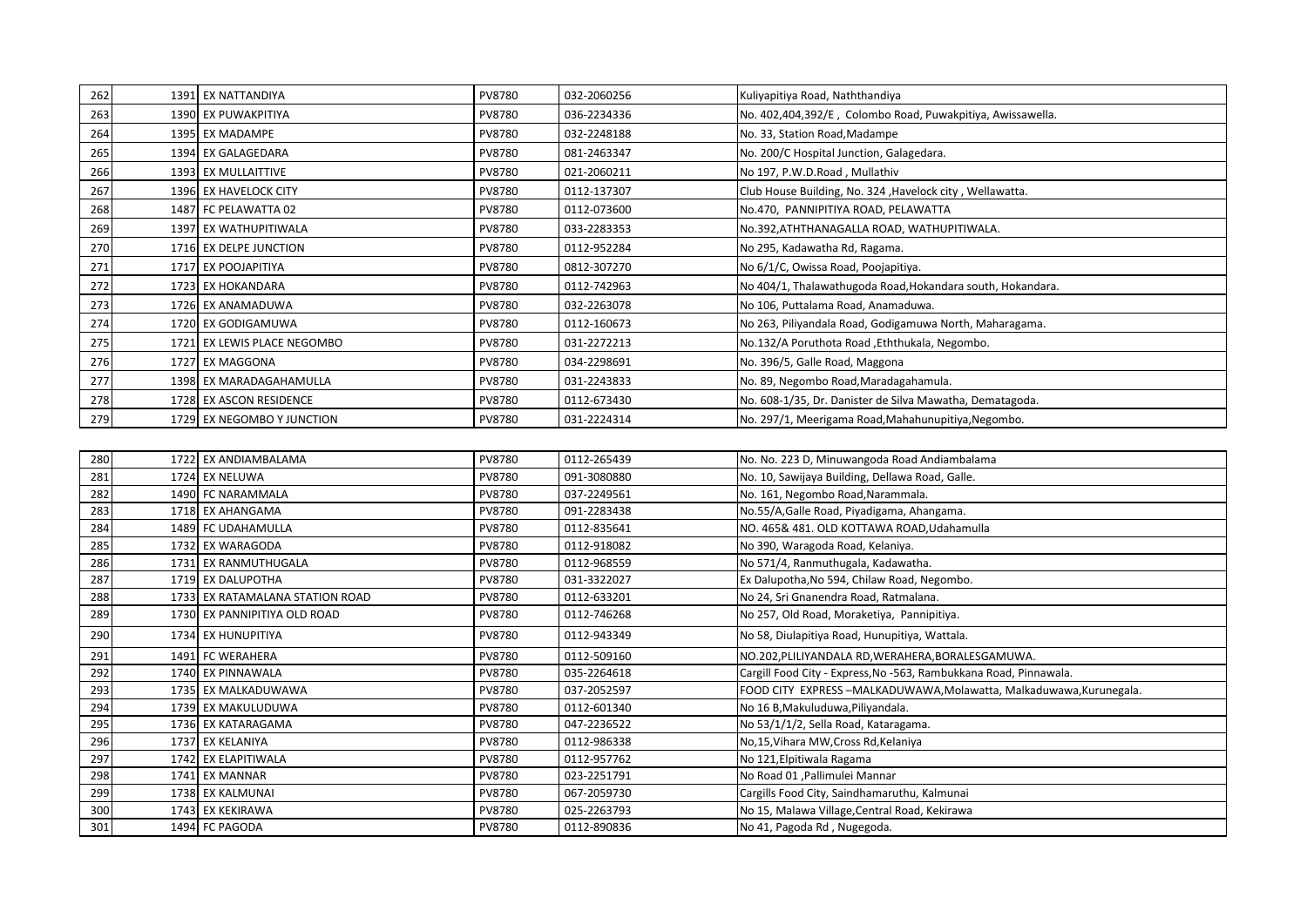| 302 | 1747 EX ICONIC RESIDENCE   | PV8780        | 0112-073866      | Iconic Residance, No 110, Parliament Rd, Rajagiriya         |
|-----|----------------------------|---------------|------------------|-------------------------------------------------------------|
| 303 | 1744 EX RAJAGIRIYA FAIRWAY | <b>PV8780</b> | 0112-885390      | No39, Perera Mawatha, Kotuwegoda                            |
| 304 | 1496 FC KAWDANA            | PV8780        | 011-2713068      | No.10 Attidiya Rd, Kawdana                                  |
| 305 | 1745 EX RAHULA JUNCTION    | <b>PV8780</b> | 041-2232633      | No. 39, Perera MW, Buthgamuwa Rd, Rajagiriya                |
| 306 | 1746 EX MALIGAWATTE2       | PV8780        | 0112686413       | No.227, Saddharma Mawatha, Maligawatte, Colombo 10          |
| 307 | 1749 EX ALADENIYA          | PV8780        | 081-2078150      | No. 418/A, Kurunegala Road, Aladeniya, Werallagama – Kandy. |
| 308 | 1748 EX KOTUGODA           | <b>PV8780</b> | 011-2281465      | No.80/H/7 .MINUWANGODA RD, KOTUGODA.                        |
| 309 | 1499 FC ENDERAMULLA        | <b>PV8780</b> | 0112 - 982 783   | No. 63,64, Dalupitiya Road, Enderamulla                     |
| 310 | 1486 FC GAMPAHA2           | PV8780        | 033 - 22 35061/2 | No. 257, Colombo Road, Gampaha.                             |
| 311 | 1751 EX ON 320             | PV8780        | 0112-169330      | No. 320, Union Place, Colombo 2.                            |
| 312 | 1750 EX MAGAMMANA          | PV8780        | 0112 -181335     | No. 342/1, Kahathuduwa Road, Magammana, Homagama            |
| 313 | 1550 FC MATARA 02          | <b>PV8780</b> | 041-2221026      | No. 28,37, Araliya Mawatha , Kotuwegoda , Matara.           |
| 314 | 1566 FC WADDUWA 02         | <b>PV8780</b> | 038-2294384      | No.685, Galle Rd, Wadduwa                                   |
| 315 | 1559 FC ANURADHAPURA 02    | PV8780        | 025-2227480      | No.46 Maithreepala Senanayeke Mawathe, Anuradapura          |
| 316 | 1551 FC PILIYANDALA 02     | <b>PV8780</b> | 0112-615673      | No.134, Moratuwa Rd, Piliyandala                            |
| 317 | 1493 FC HOMAGAMA 02        | <b>PV8780</b> | 0112086507       | NO.100, HIGHLEVEL ROAD, HOMAGAMA                            |
| 318 | 1498 FC KURUNEGALA 03      | PV8780        | 037-2224751      | Cargills food city No.200/Colombo road, Kurunegala - 03     |
| 319 | 1557 FC THALAPATHPITIYA    | PV8780        | 011-2799982      | 270/D, Thalapathpitiya Rd, Thalapathpitiya                  |
| 320 | <b>1565 FC MORATUMULLA</b> | PV8780        | 011-2654560      | No.411/1/2, De Zoisa Rd, Molte, Moratuwa                    |
| 321 | 1752 EX KALUBOWILA         | PV8780        | 011-2764869      | No.2/A, Peris Rd, Kalubovila, Dehiwala                      |
| 322 | 1553 FC SEEDUWA 02         | <b>PV8780</b> | 011-2252493      | No.245, Colombo Rd, Seduwa                                  |
| 323 | 1753 EX PADUKKA            | PV8780        | 0112-757998      | No.49/A, Hanwella Rd, Padukka                               |
| 324 | 1568 FC MILLENNIUM CITY    | <b>PV8780</b> | 0112-078554      | No.383, Millennium City, Oruwala, Athurugiriya              |
| 325 | 1571 FC DAMBULLA 02        | <b>PV8780</b> | 066-2284021/22   | No.166, Kurunegala Rd, Dambulla                             |

| 326 | 1561 FC WELLAMPITIYA     | <b>PV8780</b> | 011-2077129 | No.214, Colombo Road, Wellampitiya.                        |
|-----|--------------------------|---------------|-------------|------------------------------------------------------------|
| 327 | 1569 FC ARAWWALA         | <b>PV8780</b> | 0112845677  | No: 675/1, Arawwala, Pannipitiya                           |
| 328 | 1567 FC KEGALLE 02       | <b>PV8780</b> | 0352222310  | No: 75/10, Hitinawatta Rd, Nidahas Mw, Kegalle             |
| 329 | 1755 EX DOMPE            | <b>PV8780</b> | 0112409881  | No: 217 J, Main Street, Dompe                              |
| 330 | 1754 EX NAIWALA          | PV8780        | 033-2050091 | Cargill Food City - Express, Reality pl. Building, Naiwala |
| 331 | 1575 FC HOKANDARA        | <b>PV8780</b> | 0112076060  | No: 450, Pannipitiya Rd, Hokandara                         |
| 332 | 1563 FC WIJERAMA 02      | <b>PV8780</b> | 0112804815  | No: 562, Gangodawila, Nugegoda                             |
| 333 | 1564 FC KOLAMUNNA        | <b>PV8780</b> | 011-2609780 | No: 78/E, Madapatha Rd, Kolomunna                          |
| 334 | 1581 FC NITTAMBUWA 02    | <b>PV8780</b> | 033-2050103 | Unit 2, Veyangoda Rd, Nittambuwa                           |
| 335 | 1584 FC MAHIYANGANAYA    | <b>PV8780</b> | 0552258356  | NO.113, TILE FACTORY RD, MAHIYANGANAYA                     |
| 336 | 1580 FC KATTIYA JUNCTION | PV8780        | 0112-813561 | No.30, Old kesbewa road , Gangodawila, Nugegoda.           |
| 337 | 1582 FC GODAGAMA         | <b>PV8780</b> | 0112 894862 | No. 179/1, Borella Road, Godagama                          |
| 338 | 1558 FC KOSWATTE 02      | <b>PV8780</b> | 0112076630  | No. 07&7/3 ,Denzil Kobbekaduwa Mawatha ,Koswatta           |
| 339 | 1586 FC GAMPAHA 03       | <b>PV8780</b> | 033 2238855 | No. 27, Oruthota Road, Gampaha.                            |
| 340 | 1576 FC RATHNAPURA 02    | <b>PV8780</b> | 045 2221112 | No.111, Inner Circular Road, Rathnapura                    |
| 341 | 1756 EX BINDUNUWEWA      | PV8780        | 0572221914  | Cargill Food City - Express, HILL SIDE, BINDUNUWEWA        |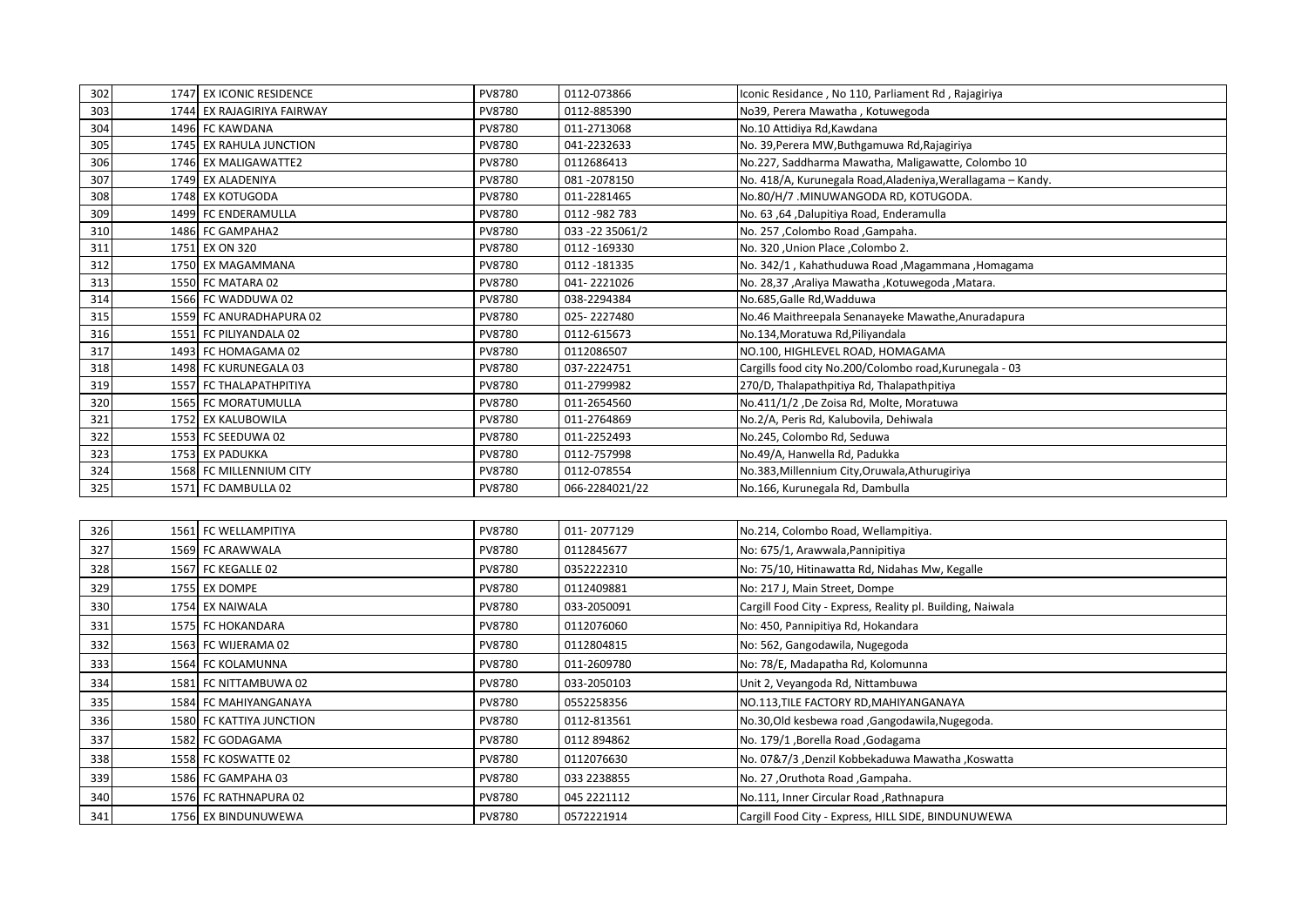| 342 | 1757 EX KIRILLAWALA         | PV8780 | 0112973249  | NO 538 KANDY ROAD, KIRILLAWALA, KADAWATHA                                |
|-----|-----------------------------|--------|-------------|--------------------------------------------------------------------------|
| 343 | 1588 FC HOMAGAMA 03         | PV8780 | 0112086905  | 192, ATHURUGIRIYA RD, HOMAGAMA                                           |
| 344 | 1572 FC KURANA              | PV8780 | 0312280647  | 3701 M 1 L 1 677, Negombo Road, Kurana, Katunayaka.                      |
| 345 | 1579 FC MIRISSA             | PV8780 | 0414107015  | Mahawaththa, Galle Road, Mirissa.                                        |
| 346 | 1760 EX THALDUUWA           | PV8780 | 0362237007  | No. 499/A, Thalduwa, Avissawella                                         |
| 347 | 1589 FC ALUTHGAMA 02        | PV8780 | 0342293575  | No:107 or 107/3, Galle Rd, Kaluwamodara, Aluthgama                       |
| 348 | 1592 FC PILIMATHALAWA 02    | PV8780 | 0812575255  | No. 231, Urapola, Pilimathalawa.                                         |
| 349 | 1759 EX MARADANA 02         | PV8780 | 0112421602  | 205 1/1 , Maradana Road , Colombo 10.                                    |
| 350 | 1758 EX INGIRIYA            | PV8780 | 034-2268855 | No.50, Ratnapura Road, Ingiriya.                                         |
| 351 | 1595 FC BANDARAGAMA 02      | PV8780 | 0382282286  | No. 84, Panadura Road, Bandaragama.                                      |
| 352 | 1577 FC KADAWATHA 03        | PV8780 | 0112927524  | No.467/11, Circular Road, Kadawatha                                      |
| 353 | 1578 FC KELANIYA 02         | PV8780 | 0112918648  | No.284, Old Kandy Road, Kelaniya                                         |
| 354 | 1570 FC BORUPANA            | PV8780 | 0112625703  | 1. NO: 69/1, BORUPANA ROAD, RATHMALANA                                   |
| 355 | 1587 FC PALLIMULLA          | PV8780 | 0382298757  | No. 170, Old Galle, Pallimulla, Panadura.                                |
| 356 | 1906 FC RAWATHAWATTA        | PV8780 | 0112-656340 | No. 491, Galle Road, Rawathawatte, Moratuwa.                             |
| 357 | 1763 EX URAGASMANHANDIYA    | PV8780 | 0912264002  | No. 5, L.S.Mawatha, Uragasmanhandiya.                                    |
| 358 | 1762 EX NAWAGAMUWA          | PV8780 | 0112-077170 | No. 847, Avissawella Road, Nawagamuwa.                                   |
| 359 | 1593 FC WELIPILLAWA         | PV8780 | 011 2979240 | No: 408/B/1, Welipillewa, Ganemulla.                                     |
| 360 | 1585 FC BANDARAWELA 02      | PV8780 | 057-2220224 | No:393, BADULLA RD, BANDARAWELA                                          |
| 361 | 1583 FC SARANANKARA ROAD    | PV8780 | 0112720051  | No:23 Sri Saranankara Rd, Kalubovila, Dehiwala                           |
| 362 | 1599 FC WELISARA 02         | PV8780 | 0112935136  | No.607, Negombo Rd, Maththumagala                                        |
| 363 | 1904 FC RAGAMA 02           | PV8780 | 0112967920  | No.15, Peralanda Rd, Ragama                                              |
| 364 | 1590 FC ATHURUGIRIYA 02     | PV8780 | 0112075522  | No.91, Godagama Rd, Athurugiriya                                         |
| 365 | 1597 FC RAMBUKKANA          | PV8780 | 0352262750  | No:35,DM Dissanayake Kumarathunga Mawatha, Rambukkana                    |
| 366 | 1765 EX DIYAGAMA NDT        | PV8780 | 0112181215  | Cargill Food City - Express, DIYAGAMA.INSTITUTE OF THECHANOLOGY.DIYAGAMA |
| 367 | 1767 EX URAPOLA             | PV8780 | 0332280744  | 121/F, Ruwanwella Rd, Deenadamunuwa, Urapola                             |
| 368 | 1542 FC KADUWELA 02         | PV8780 | 0112073632  | No: 134 Colombo Rd, Kaduwela                                             |
| 369 | 1768 EX ELPITIYA            | PV8780 | 0912295071  | No. 22 A, Pituwala Road, Elpitiya                                        |
| 370 | 1902 FC COLOMBO CITY CENTER | PV8780 | 0112083038  | No 137, Sir James Pieris Mawatha, Colombo 02                             |
| 371 | 1541 FC HIMBUTANA           | PV8780 | 0112074563  | No. 174, Himbutana Road, Mulleriyawa.                                    |
| 372 | 1766 EX PINNADUWA FAIRWAY   | PV8780 | 0913131797  | South Tower, Fairway Residencies, Pinnaduwa, Galle.                      |
| 373 | 1546 FC RATNAPURA 03        | PV8780 | 0452222115  | No.496 Colombo Rd, Weralupa, Rathnapura                                  |
| 374 | 1495 FC KIRIBATHGODA 02     | PV8780 | 0112984229  | No.153, Makola Rd, Kiribathgoda                                          |

| 375 | 1594 FC JAYA ROAD    | PV8780 | 0112554775 | No.1594, Food City Jaya Road, Colombo 04  |
|-----|----------------------|--------|------------|-------------------------------------------|
| 376 | 1769 EX MORAGAHAHENA | PV8780 | 0342254041 | No.437 S1, Moragahahena, Millewa.         |
| 377 | 1770 EX PALAPATHWELA | PV8780 | 0662058288 | R.R.B.BANK BULDING, PALAPATHWALA          |
| 378 | 1548 FC BIYAGAMA     | PV8780 | 0112489870 | No.452, New Kandy Rd, Biyagama            |
| 379 | 1596 FC MALABE 03    | PV8780 | 0112744735 | No. 412/2 A-B, Athurugiriya Road, Malabe. |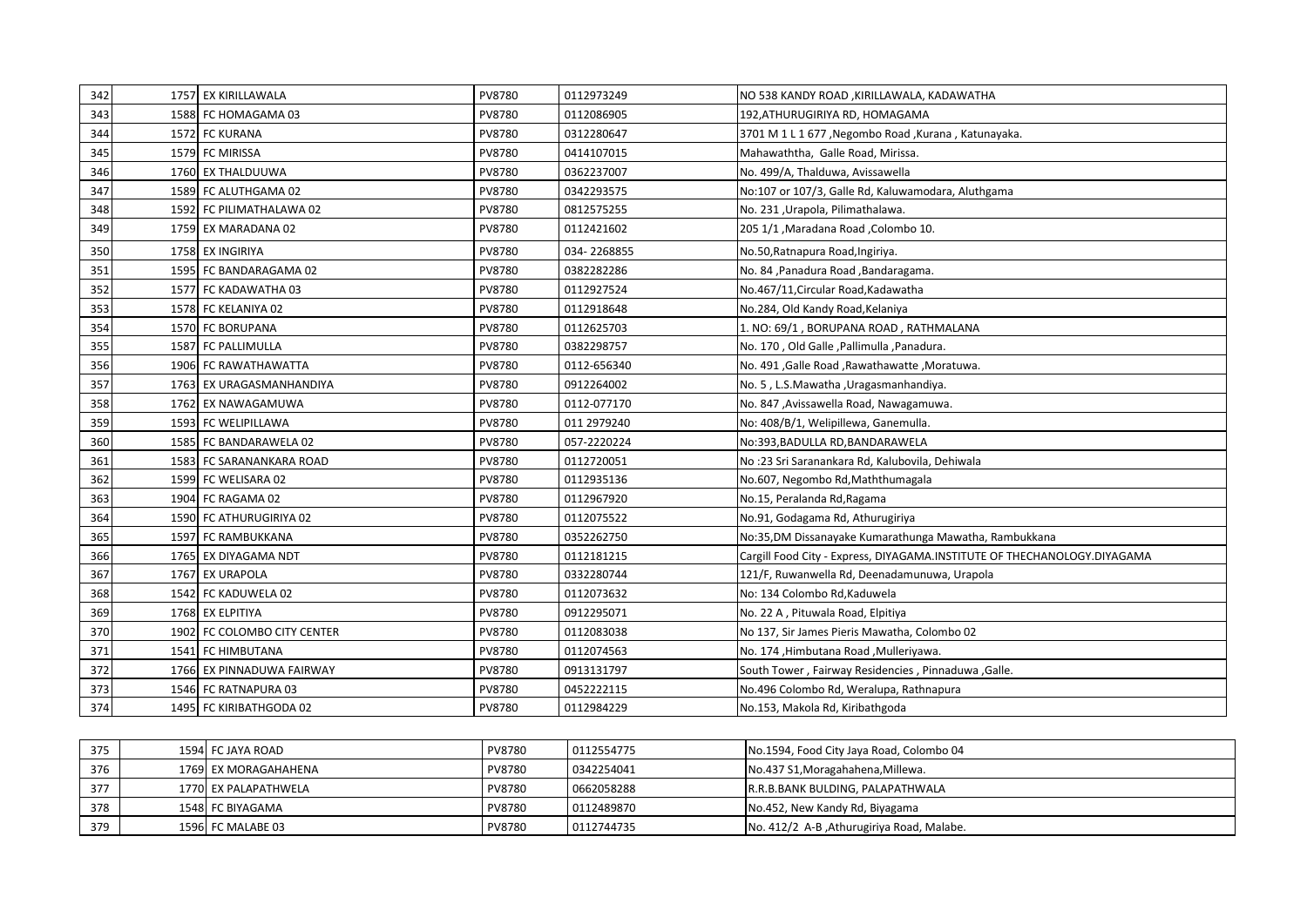| 380 | 1552 FC RADDOLUGAMA        | PV8780 | 0112290260  | No.362 C1A NHS Road, Raddolugama                                        |
|-----|----------------------------|--------|-------------|-------------------------------------------------------------------------|
| 381 | 1545 FC GLORIOUS RESIDENCE | PV8780 | 0112445542  | No.167 Bandaranayeka Rd,Colombo 12                                      |
| 382 | 1761 EX NARAHENPITA        | PV8780 | 0112556140  | No.522, Elvitigala Mawatha, Narahenpita                                 |
| 383 | 1764 EX KOSGAMA            | PV8780 | 0362253262  | No.33, High Level Road, Kosgama                                         |
| 384 | 1600 EX GALAHA ROAD        | PV8780 | 0812388596  | No. 24, Galaha Road, Peradeniya.                                        |
| 385 | 1773 EX UNAWATUNA          | PV8780 | 0912250541  | No.134 Matara Rd, Unawatuna                                             |
| 386 | 1608 FC KOLLUPITIYA 02     | PV8780 | 0112576244  | No. 271/1, Galle Road, Colpetty                                         |
| 387 | 1903 FC KOTIKAWATTA 02     | PV8780 | 0112072652  | No.161 kudabothgamuwa, Angoda                                           |
| 388 | 1774 EX DEHIWALA           | PV8780 | 0112733185  | No.21, Hill Street, Dehiwala.                                           |
| 389 | 1905 FC NEGOMBO 03         | PV8780 | 0312281972  | No. 28, Colombo Road, Negombo                                           |
| 390 | 1610 FC WENNAPPUWA 02      | PV8780 | 0312245470  | No. 354, Colombo Road, Wennappuwa.                                      |
| 391 | 1609 FC AWARIWATTA         | PV8780 | 0112-257075 | No.436, Baseline Road, Awariwatta, Katunayeke                           |
| 392 | 1771 EX JAYA MAWATHA       | PV8780 | 0112531546  | No.1794, Jaya Mawatha, Dedigamuwa                                       |
| 393 | 1617 FC KATUKURUNDA 02     | PV8780 | 0342226333  | No.669 Galle Rd, Wettumakada, Katukurunda                               |
| 394 | 1616 FC POLONNARUWA        | PV8780 | 0272223303  | No.13, f1, Hospital Junction, Polonnaruwa                               |
| 395 | 1776 EX MALIGAWATTE 03     | PV8780 | 0112440590  | No. 67, Pradeepa Rd, Maligawatta, Colombo 10                            |
| 396 | 1775 EX KURUDUGAHAHETHEKMA | PV8780 | 0912297370  | No.52 kurundugahahatlma ,Elpitiya                                       |
| 397 | 1772 EX LABUDUWA           | PV8780 | 0912230888  | No. 52/A Thotagoda, Akmeemana                                           |
| 398 | 1777 EX RIKILLAGASKADA     | PV8780 | 081 2072761 | No.54, Dimbulkumbura Rd, Rikillagaskada                                 |
| 399 | 1778 EX DEVINUWARA         | PV8780 | 0412244580  | No.144G/144H Tangalle Rd, Devinuwara                                    |
| 400 | 1613 FC WATTALA 02         | PV8780 | 0112985922  | No.79, Negombo Road, Wattala                                            |
| 401 | 1615 FC MINUWANGODA 02     | PV8780 | 0112-284050 | No. 45, Divulapitiya Rd, Minuwangoda                                    |
| 402 | 1618 FC POLGASOWITA        | PV8780 | 0112600207  | No.1451, Horathuduwa, Polgasowita.                                      |
| 403 | 1540 FC DEPANAMA           | PV8780 | 0112746494  | No.139 Borella Rd, Depanama, Pannipitiya                                |
| 404 | 1555 FC BLOEMENDHAL        | PV8780 | 0112521078  | No.757, Bloemendhal Rd, Colombo 15                                      |
| 405 | 1619 FC KULIYAPITIYA 02    | PV8780 | 0372282718  | No.360, Madampe Rd, Kuliyapitiya                                        |
| 406 | 1547 FC GOTHATUWA IDH      | PV8780 | 0112411345  | No.53, Kotikawatte Rd, Gothatuwa New Town, Angoda.                      |
| 407 | 1779 EX UDAWALAWA          | PV8780 | 0472232321  | No.115, Udawalawe Junction, Kolambage-Ara,                              |
| 408 | 1782 EX KANTHALE           | PV8780 | 0262235023  | No.18 ,SS Tower,Main Street,Kanthale.                                   |
| 409 | 1783 EX JAYANTHIPURA       | PV8780 | 0272050305  | "SAPRO" ,Jayanthipura,                                                  |
| 410 | 1780 EX MORAWAKA           | PV8780 | 0412282558  | Hikgasmulla Watte ,Deniyaya Road, Morawaka,                             |
| 411 | 1611 FC GANEMULLA 02       | PV8780 | 0332265836  | No: 235C, Galahitiyawa, Ganemulla                                       |
| 412 | 1781 EX AHUNGALLA          | PV8780 | 0776925668  | No. 64, Galle Road, Ahungalla                                           |
| 413 | 1790 EX HALDUMMULLA        | PV8780 | 0572050024  | No. 272, Colombo Road, Haldumulla                                       |
| 414 | 1796 EX POTHUPITIYA        | PV8780 | 0382296335  | No. 743, Galle Road, Mada Pothupitiya, Wadduwa                          |
| 415 | 1794 EX MILLENNIUM CITY    | PV8780 | 0112770541  | K6, M.D.H. Jayawardhana Mawatha, Millennium City, Oruwala, Athurugiriya |
| 416 | 1784 EX DODANGODA          | PV8780 | 034 2281625 | Cargills food city express Dodangoda, No.100, Thudugala, Dodangoda      |
| 417 | 1786 EX MAHAWEWA           | PV8780 | 0322251023  | Kosgahawatta, Mahawewa                                                  |
| 418 | 1799 Ex AMBANPOLA          | PV8780 | 0372253617  | C54, Anuradapura Road, Ambanpola                                        |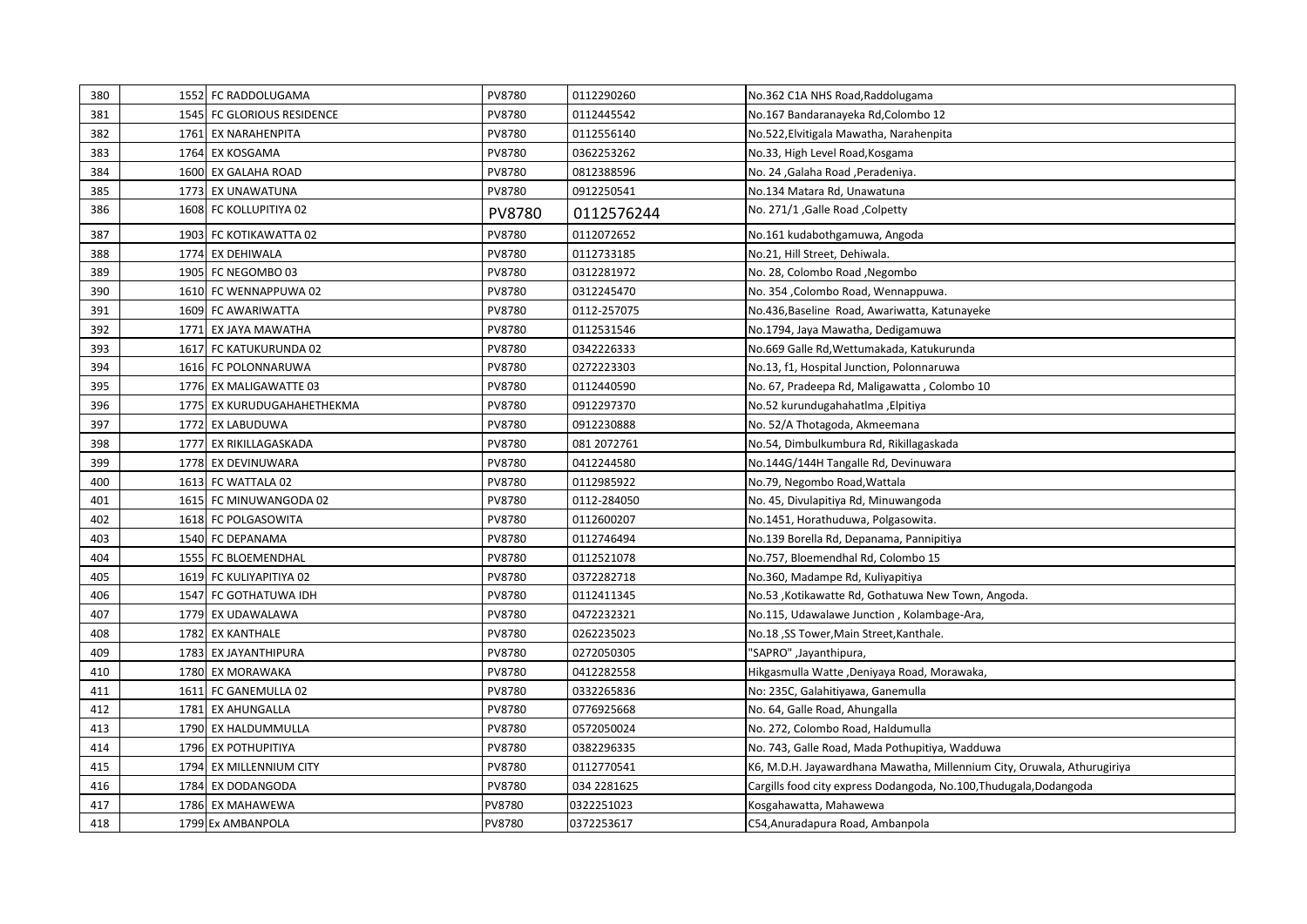| 419 | 1801 EX PALLEBADDA              | PV8780        | 0452241026  | KMS Building, Opposite Temple, Main Street, Pallebadda               |
|-----|---------------------------------|---------------|-------------|----------------------------------------------------------------------|
| 420 | 1791 EX IBBAGAMUWA 02           | PV8780        | 0372259974  | 182, Udawela, Dehegamuwa, Ibbagamuwa                                 |
| 421 | 1652 FC KIRIBATHGODA 03         | PV8780        | 0112914508  | 516, New Hunupitiya Road, Dalugama, Kelaniya                         |
| 423 | 1800 EX HAPUGALA                | PV8780        | 0912222165  | No 217, Hapugala Junction, Wakwella Road, Galle                      |
| 424 | 1788 EX BADULLA                 | <b>PV8780</b> | 0552229648  | 175, Mahiyangana Road, Badulla                                       |
| 425 | 1795 EX NOROCHCHOLAI            | PV8780        | 0322268516  | Kalpiitiya Road, Norochchole                                         |
| 426 | 1805 FC MEEPE                   | PV8780        | 0112197538  | 180/A/2, Meepe Junction, Meepe                                       |
| 427 | 1653 FC KOCHCHIKADE NEW         | PV8780        | 0312274194  | Chillaw Rd, Kochchikade                                              |
| 428 | 1787 EX BADDEGAMA               | PV8780        | 0912293684  | No.115, 18th Km post, Galle Road, Baddegama                          |
| 429 | 1654 FC MAHARA                  | PV8780        | 0112901519  | No:18, Dalupitiya Rd, Mahara                                         |
| 430 | 1814 EX KOSGODA                 | PV8780        | 0912264484  | No.340, Galle Road, Siddaruwa, Kosgoda                               |
| 431 | 1792 EX MALWATHUHIRIPITIYA      | PV8780        | 0332214167  | No 17/1, Malwathuhiripitiya, Buthpitiya                              |
| 432 | 1789 EX GIRIDARA                | PV8780        | 0112406774  | No. 221/34, Giridara, Kapugoda                                       |
| 433 | 1607 FC GAMPOLA 02              | PV8780        | 0814949194  | No. 24, Gagakiri Rd, Gampola                                         |
| 434 | 1815 EX BELLAPITIYA             | PV8780        | 0342212370  | No.06, Sawsiri Uyana, Ballapitiya, Horana                            |
| 435 | 1816 EX MADAWALA ULPOTHA        | PV8780        | 0662247635  | No.175, Madawala Ulpotha, Mathale.                                   |
| 436 | 1798 EX UGGALBODA               | PV8780        | 0342228714  | Uggalboda Junction, Horana Road, Kalutara North.                     |
| 437 | 1828 EX HIRIPITIYA              | PV8780        | 0372265452  | DAYARATHNA COMPELX, KURUNEGALA ROAD, HIRIPITIYA.                     |
| 438 | 1650 FC W. A. SILVA MAWATHA     | PV8780        | 0112137071  | No.189 W.A.SILVA MAWATHA, PAMANKADA                                  |
| 439 | 1497 FC DEMATAGODA 02           | PV8780        | 0112685004  | No:270 / 6, Danister De Silva Mawatha, Colombo 9, Dematagoda.        |
| 440 | 1797 EX PITIGALA                | PV8780        | 091-2297519 | Opposite Police Station, Elpitiya Road, Pitigala.                    |
| 441 | 1785 EX GALLE FORT              | PV8780        | 0912231544  | NO 74, CHURCH STREET, GALLE FORT, GALLE.                             |
| 442 | <b>1802 EX BULATHKOHUPITIYA</b> | PV8780        | 036-2247505 | No.67/A, AVISSAWELLA ROAD, BULATHKOHUPITIYA                          |
| 443 | 1825 EX YATIYANTOTA             | PV8780        | 036-2270567 | No.19/A, Athuru Para, Yatiyanthota                                   |
| 444 | 1810 Ex ALAWWA 02               | PV8780        | 0372277387  | No.88, Colombo Rd, Wariyagoda, Alawwa                                |
| 445 | 1809 EX ARACHCHIKANDA           | PV8780        | 0912276233  | 340/B,Baddegama Road ,Arachchikanda, Hikkaduwa                       |
| 446 | 1834 EX VAVUNIYA                | PV8780        | 024 2227623 | No 52, Jaffna Road, Vavuniya                                         |
| 447 | 1835 Ex Payagala                | PV8780        | 0342233549  | No178, Galle Rd, Payagala                                            |
| 448 | 1833 Ex Nsbm                    | PV8780        | 0113434948  | Cargills NSBM, Green University Town, mahenwatta, Pitipana, Homagama |
| 449 | 1806 EX THIHAGODA               | PV8780        | 0412245930  | Wasantha ", Matara Hakmana Road, Thihagoda                           |
| 450 | 1651 FC KARAPITIYA 02           | PV8780        | 0912236137  | NO: 57, HIRIMBURA ROAD, KARAPITIYA.                                  |
| 451 | 1837 EX MADURANKULIYA           | PV8780        | 0322268143  | Cargills foodcity Express. Puttalam Road. Madurankuliya              |
| 452 | 1662 FC KIRIDIWELA              | PV8780        | 0332253426  | 33, HANWELLA ROAD, KIRIDIWELA                                        |
| 453 | 1840 EX WATAREKA                | PV8780        | 011-2858677 | 315/2, HIGH LEVEL ROAD, PADUKKA, WATAREKA                            |
| 454 | 1655 FC WALGAMA                 | PV8780        | 041-2254580 | 454, OLD GALLE ROAD, WELIGAMA                                        |
| 455 | 1836 EX RAIGAMA                 | PV8780        | 038-2257494 | 273/B/1, Raigama, Bandaragama                                        |
| 456 | 1671 FC MAWATHAGAMA             | PV8780        | 037-2297146 | 135,Kandy Rd,Mawathagama                                             |
| 457 | 1843 EX TELDENIYA               | PV8780        | 081-2061760 | 132, Kandy Rd, Teldeniya                                             |
| 458 | 1846 EX MALAPALLA               | PV8780        | 011-2091823 | No.213/1, Malapalla, Kottawa                                         |